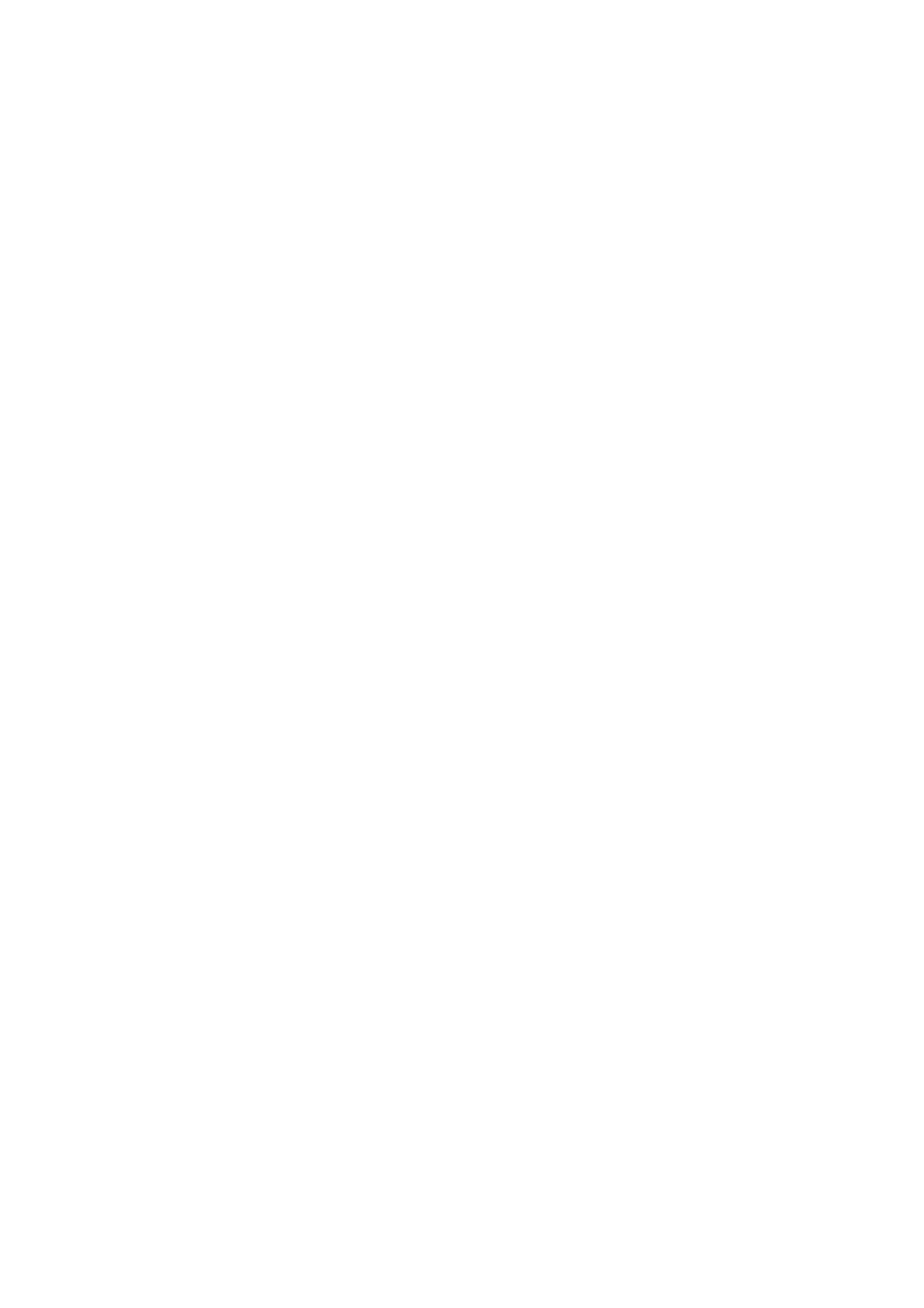#### Measurement of Specialization - The Choice of Indices

Nicole Palan\*

#### Abstract:

This paper compares nine common specialization indices, discussing their properties, strengths and weaknesses. In order to unravel the differences between the indices they are applied to European employment structures in 2005, spanning 51 industries and 24 European countries. The resulting heterogeneity levels differ largely between relative and absolute specialization measures, but also within these two groups of indices. As results are highly dependent on which measure is employed, it is important to be aware of carefully choosing appropriate indices in empirical studies in order to attain appropriate conclusions and conduct sound economic policy.

Keywords: specialization indices, industry structure, comparison of indices

JEL-No.: B41, C82, O47

Nicole Palan, Graz Schumpeter Centre, Universitätsstraße 15/FE, 8010 Graz, Austria. Tel: +43-(0)316-380 3596, e-mail: nicole.palan@uni-graz.at.

The author likes to thank Claudia Schmiedeberg, Heinz D. Kurz, Henryk Gurgul, Stefan Palan, David Colander and Mike Dietrich for their comments and help on the paper.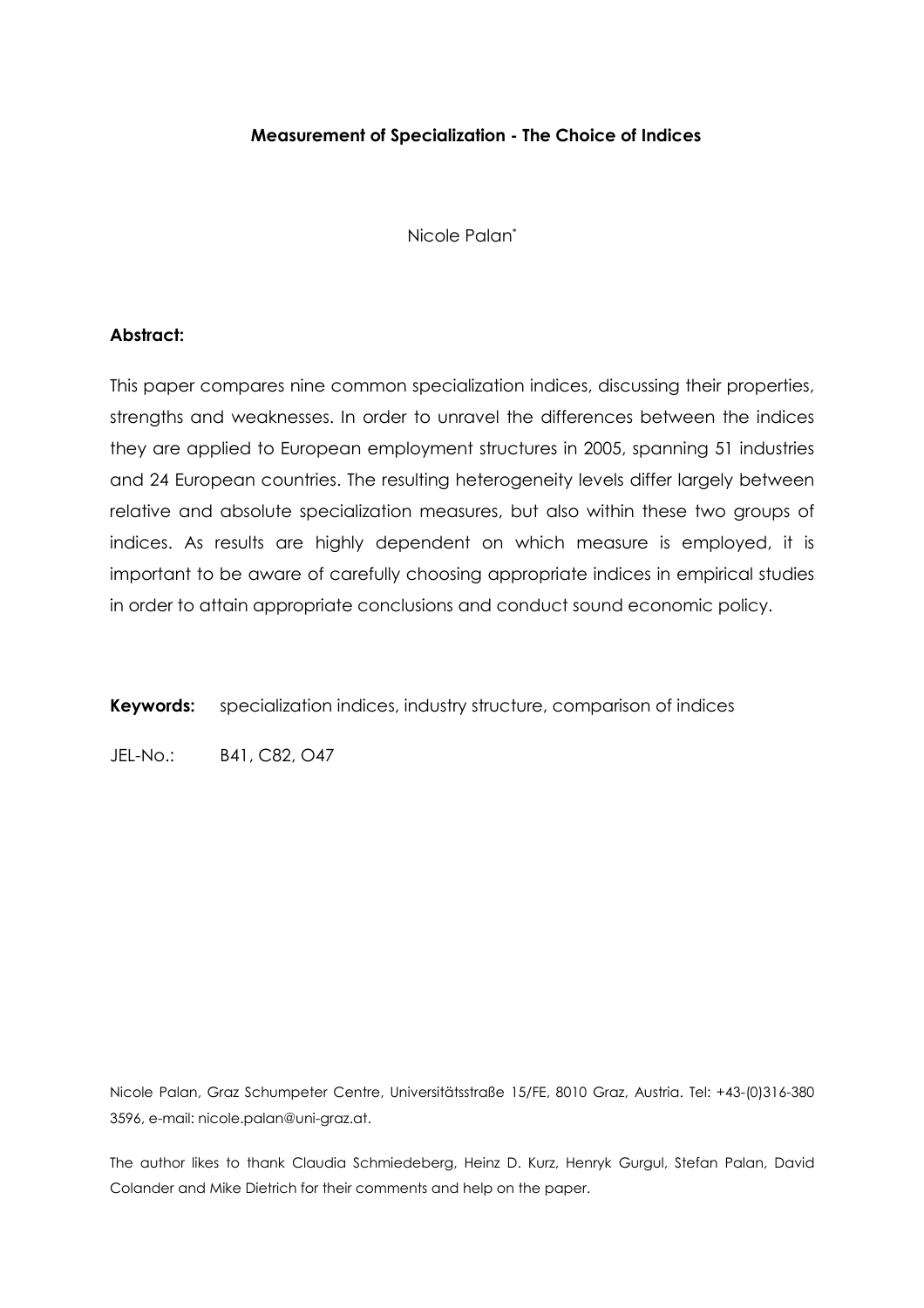#### Introduction

Due to the increasing interest on the effects of economic integration on the specialization of countries, the necessity to measure heterogeneity across countries as well as its effects on the competitiveness of individual countries has risen. Empirical research on international trade and international specialization patterns uses a wide array of statistical tools, ranging from simple descriptive indicators to complex econometric techniques. Yet there seems to have been no agreement on which index is best to capture specialization, although the empirical results depend heavily on the statistical methods and measures employed.

In this paper we thus aim to compare nine common specialization indices, discussing their properties, strengths and weaknesses. In order to unravel the differences between the indices, we apply them to European employment structures in 2005, spanning 51 industries and 24 European Countries. Note that we restrict our analysis to the calculation of specialization indices, leaving out such issues as the development of geographic concentration patterns, the difference between heterogeneity arising from unrelated small plants located closely in a region and heterogeneity arising from one monopoly firm dominating an industry in one region (Ellison and Glaeser 1997, Maurel and Sédillot 1999 or Devereux et al. 2004), or the interdependencies between specialization and concentration processes per se (Aiginger and Davies 2004).

The remainder proceeds as follows: The next section the two groups of indices presented, measuring absolute and relative specialization, respectively. Section 3 lists the criteria for the comparison of the indices, before the indices are presented and discussed in Section 4.

#### Absolute vs. Relative Specialization

In this paper, we focus on two different groups of indices: The first group (specialization indices) describes a country's absolute specialization. Using such an index, a country would be considered specialized if a small number of industries exhibit high shares of the overall employment of the country (Aiginger and Davies 2004). This is the case for instance for Italy, which is specialized in textiles, for Scandinavian countries, which are dedicated to the production of pulp and paper, or for Poland, which is specialized in agriculture and food. The second group of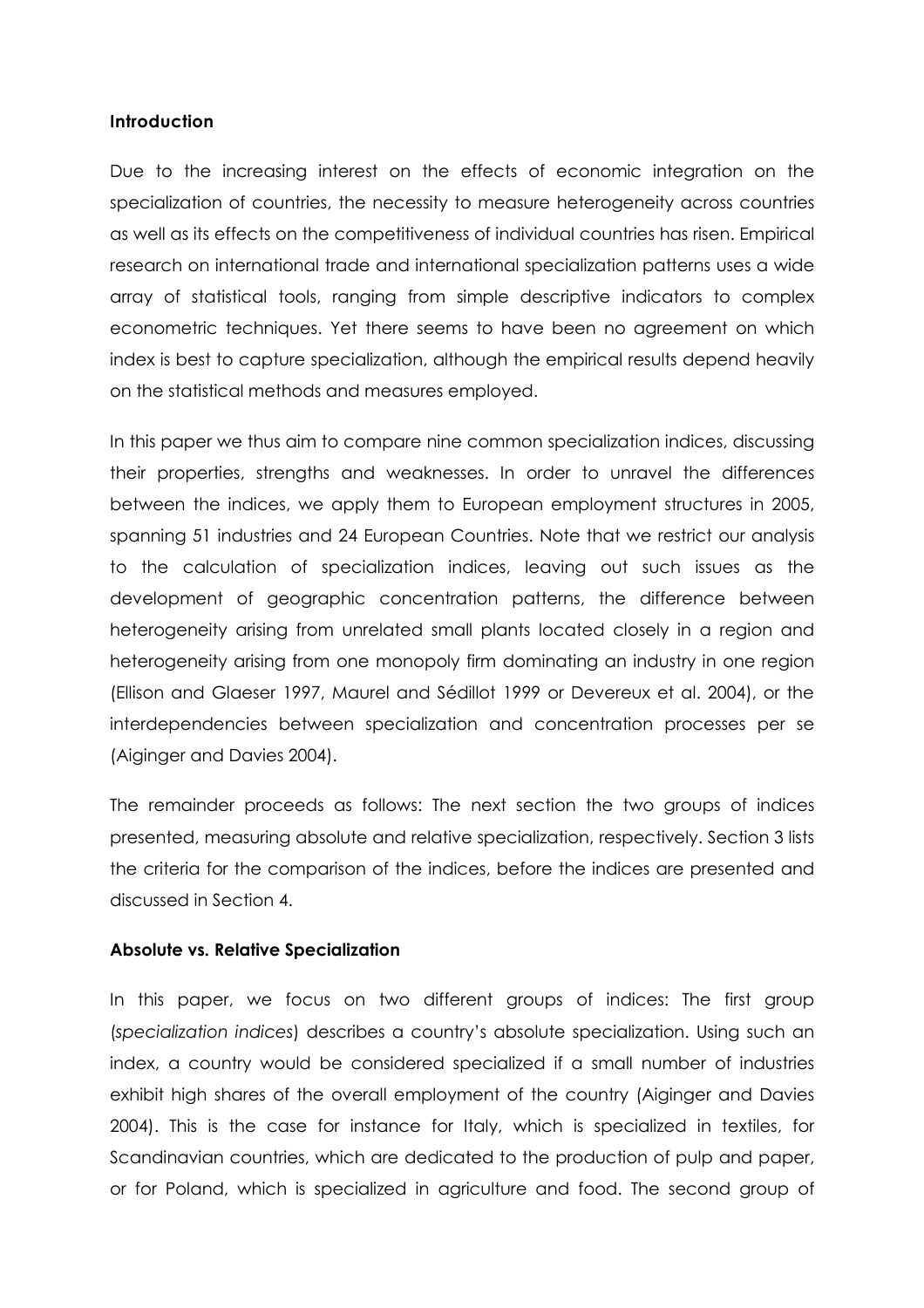indices (heterogeneity indices) focuses on the deviation of a country's industry structure from the average industry structure of the reference group of countries. This kind of relative specialization – measured for example by the Krugman Index- would thus reveal countries' comparative advantages in relation to the reference group. For instance, Finland is relatively more specialized in Communications Technologies than any other Western European country, although the absolute share of this industry on the Finnish industry is low. This means, if a country is specialized in industries which the other countries are also specialized in, the first group of indices will indicate high specialization while the second group will indicate a low degree of specialization.

The difference between the two groups of indices can be explained also comparing the benchmark they use: For the group of absolute measures, the reference level is the equal distribution of employment shares across all industries, i.e. 1  $\overline{I}$  as the uniform distribution of employment shares is the reference point, absolute specialization indices give evidence on how the economic structure (the degree of specialization) of one specific country changes over time, regardless of the development of other countries. On the other hand, the average economic structure of countries under study is taken as the benchmark for relative specialization measures. Specialization indices of this kind provide data on the dissimilarity in the sectoral composition of each region compared with the structure of the selected reference level.

The second reference level is the average distribution of employment of a (arbitrarily chosen) reference group. Since this benchmark itself is changing over time due to structural change and altering specialization patterns, the specialization of a specific country with regard to the changing reference level could vary even though the economic structure remains constant (Chisholm 1968). In this case, one should speak of a change of comparative advantages (or competitiveness) rather than of changing specialization patterns. Moreover, larger countries contribute more to the benchmark than smaller ones; therefore the specialization of large countries is underestimated, while the specialization of smaller countries is overestimated. Taking the EU-average without the country under investigation as the reference level ameliorates the results since the bias towards the own country reflected by the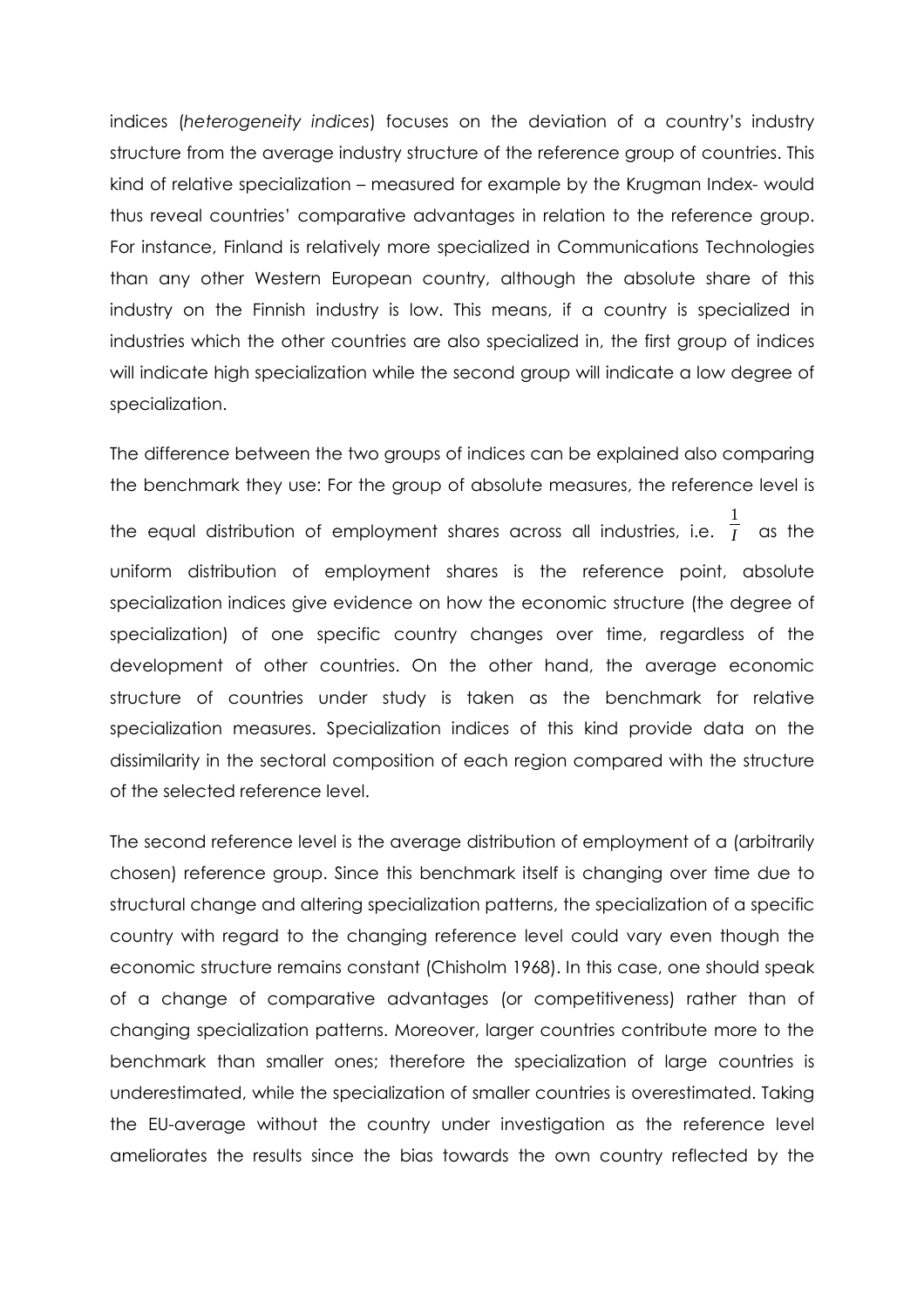standard EU-average reference level is larger for large countries such as Germany than for Austria.

Both benchmarks have been criticized as being arbitrary (Gratton 1979 or Brown and Pheasant 1985): The first benchmark neglects that certain industries naturally are larger than others and that it is a sign of a vital, advanced economy that some industries are larger than others. But this does not necessarily already imply specialization. Additionally the over-interpretation of benchmarks is questionable if neglecting the potential of regions in certain sectors just for the sake of diversification could lead to ignoring comparative advantages and hinder economic growth (Smith and Gibson 1988). Moreover, sticking closely to such a reference point assumes that every country possesses identical factor endowments and the same market area, which does not hold true in reality (Conroy 1975b).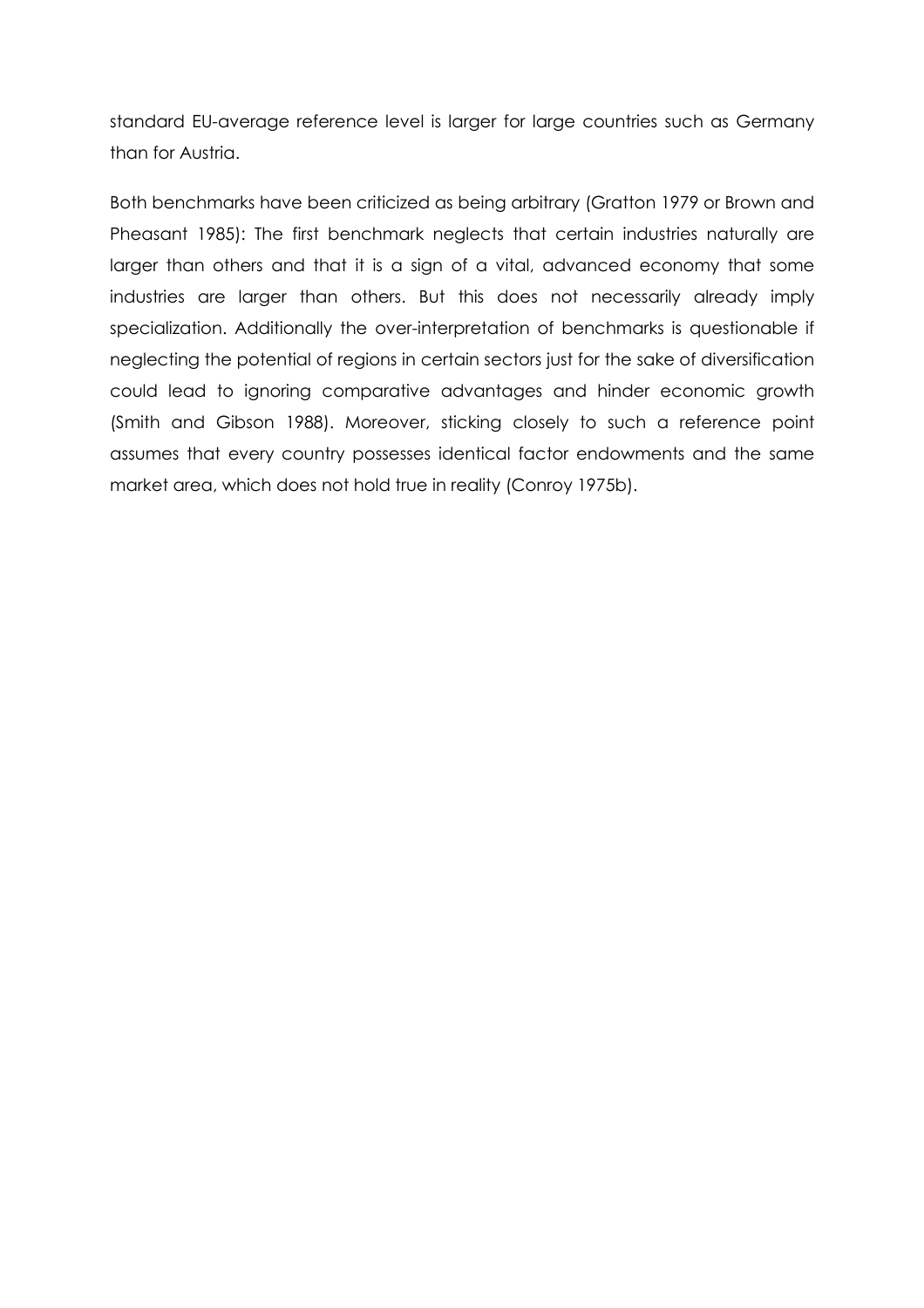# Characteristics of Indices

 $\overline{a}$ 

In order to evaluate the (dis-)advantages of the indices under investigation, it is necessary to define characteristics which indices should fulfill in order to be appropriate measures of specialization. These characteristics will also help us to understand why empirical results could differ depending on the index applied.

Most indices studying structural heterogeneity are borrowed from the research on income inequality or from the analysis of market concentration. Consequently we also borrow the characteristics which sound indices ought to fulfill from these two strands of research<sup>1</sup>. In the following we shortly describe the relevant characteristics that a good measure ought to fulfill:

**Axiom of Anonymity:** If the distribution of employment shares  $d_{A}$  is obtained from a distribution of employment shares  $d_A$  through permutation (i.e. through changing the order of industries in calculating the heterogeneity index), then the degree of specialization should be the same for both distributions (Kolm 1969 or Atkinson 1970). In our case this would imply that the re-ordering of employment shares used for the calculation of the specialization indices should have no effect on the resulting level of specialization.

Axiom of Progressive Transfers (also referred to as the Pigou-Dalton Principle or rankpreserving equalization): According to this "Transfer principle" (Dalton 1920, Atkinson 1970, Sen 1973 or Hannah and Kay 1977), a country should become less absolutely specialized if one hour of employment is transferred from an industry a country is stronger specialized in towards an industry a country is less specialized in as long as the transfer between the two industries does not completely reverse the raking of these two. On the other hand, if employment is transferred from an industry with low employment share to an industry with higher employment share, absolute specialization is expected to increase. This is equivalent to the concept of a mean preserving spread as introduced by Rothschild and Stiglitz (1970).

 $1$  The main difference between income inequality and structural heterogeneity is their interpretation: whereas income inequality can be seen as unjust, e.g. when the income distribution strongly favors a small fraction of people, structural heterogeneity does not have fairness implications, since unequal industry structures do not necessarily imply inequality of productivity and income, but can stem from different specialization patterns all leading to the same level of income.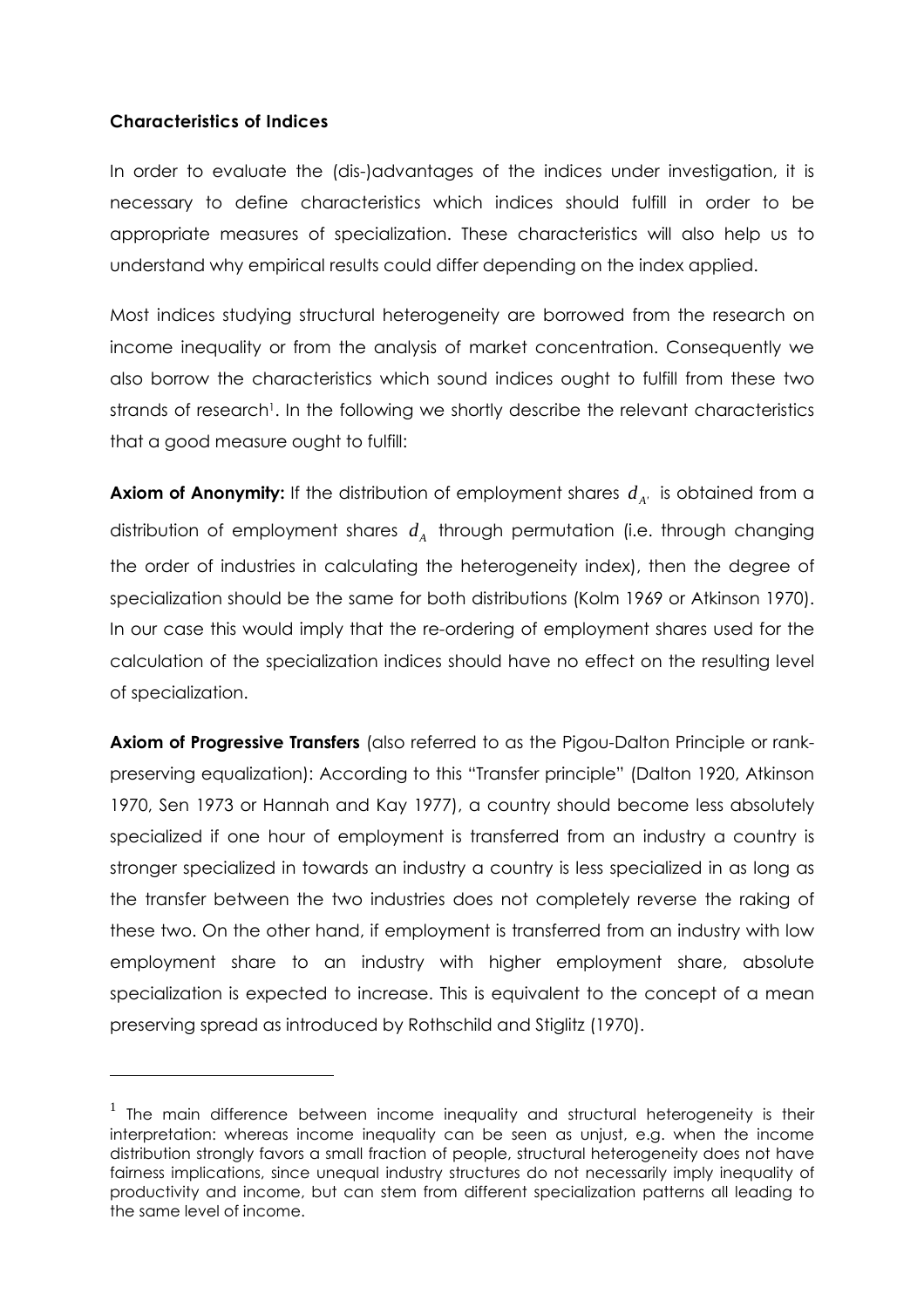**Bounds:** Bounds are important in order to put the obtained specialization values into perspective. Only by having defined bounds, does it become clear whether a country is highly specialized or not. Studying absolute specialization, the upper bound, which signifies complete specialization, is reached if a country is characterized by having employment in one industry only. This bound of relative specialization is attained if a country is completely specialized in one industry, while every other country is specialized in other industries. In that case, the employment share b is 1 in one industry and zero in all other industries. The employment shares in the country group, *<sup>i</sup>* , on the other hand is of equal size in all industries, such that the

*I*  $i$  =  $\frac{1}{\cdot}$  . The lower bound signifies total equality, i.e. in the case of absolute measures all industries having equal employment shares, whereas in the case of relative measures the respective country having the same specialization patterns as the reference group. Ideally, the values of the upper and lower bound should be independent from the number of countries and industries (Combes and Overman 2004) in order to make reasonable comparisons across the development of country groups and time (if industries or countries are added). Yet typically, the bounds vary with the number of countries and/or industries. When making international comparisons, one should therefore use the same number of industries for all countries and hold the number of countries constant in order to avoid distortions.

**Decomposability:** A decomposable inequality measure is defined as a measure which allows inequality to be split into a weighted average of the inequality existing within and between subgroups (Bourguignon 1979). In our case, a good index should thus be decomposable into intersectoral and inter-industry heterogeneity on the one hand and inter- and intra-regional heterogeneity on the other hand. The interindustrial part of specialization ought to be scaled by the average share of the respective sector k. The smaller a sector (i.e. the smaller its employment share  $\bar{b}_{k,E}$ ), the smaller should be the impact of inter-industry heterogeneity on the aggregate index. This means for instance that since the service sector has been growing, interindustry heterogeneity in the service sector contributes more to overall specialization in 2005 than it did in 1970, even if the actual degree of inter-industry heterogeneity has not changed.

By decomposing a country's specialization into 'between-' and 'within-' components, it is possible to distinguish comparative advantages that are inherent to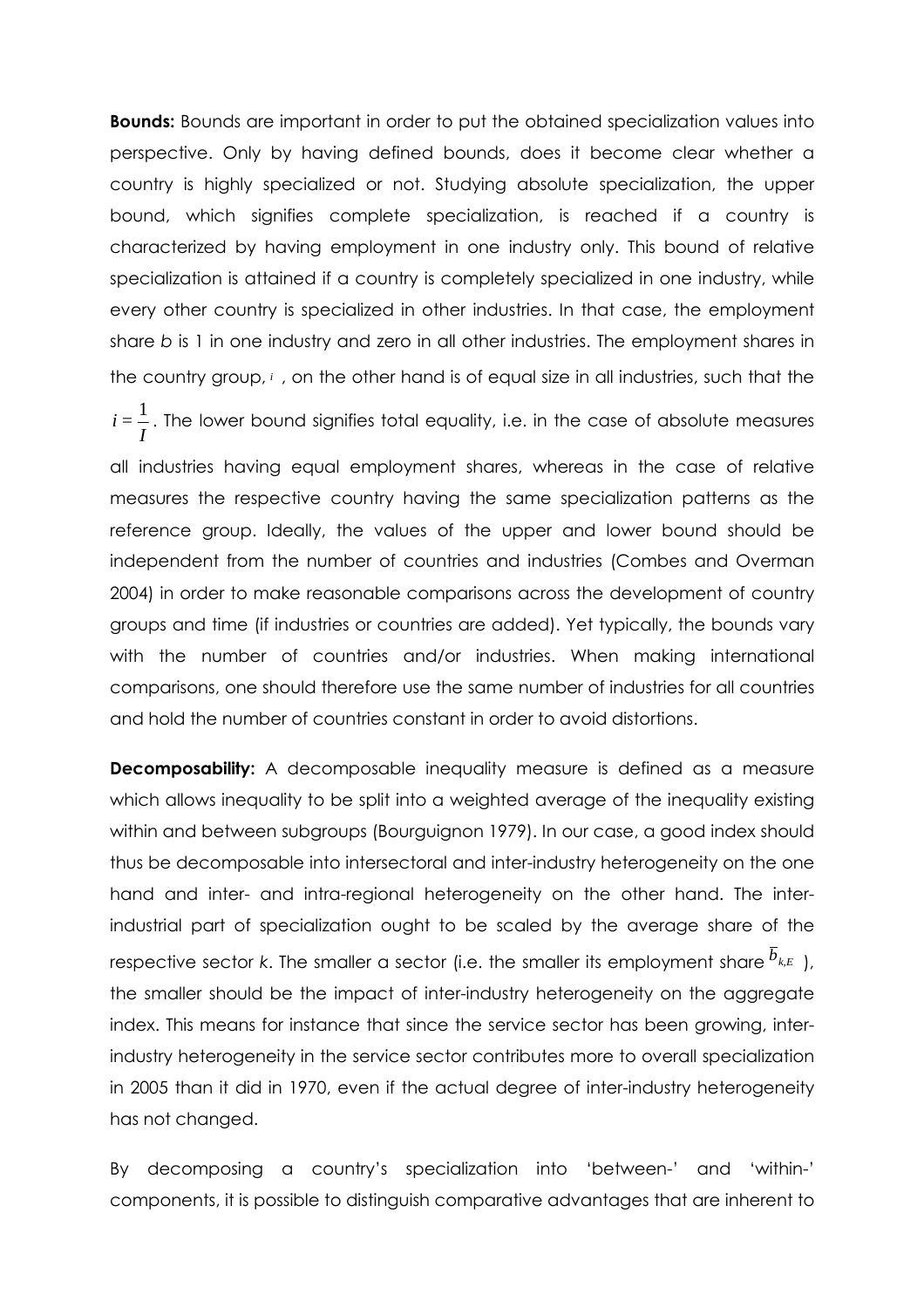the whole country in relation to all other countries on the one hand (i.e. the between-country component), and regional competitiveness within this country, i.e. comparative advantages of some regions compared to the national level on the other hand (the within-country component). Thus, when investigating the economic structure of Italy for instance, the between country analyses would attribute Italy competitiveness in Textiles and Leather relative to the economic structures of Germany or the UK. Investigating the economic structures of Italian provinces would however shed light on the fact that not the whole country is more competitive in the production of leather and textiles than other European Countries, but that this overproportional competitiveness is restricted to some provinces, implying heterogeneity within Italy.

Classification of industries: In this context it is interesting how specialization is affected by splitting industries into a larger number of sub-industries or merging industries to one larger industry. Ideally, if we split one industry into two sub-industries, the level of absolute specialization should decrease, since each industry now has a smaller employment share. On the other hand, if two small industries are combined to a larger industry, then absolute specialization ought to increase, since the employment share of this industry is now larger than before. This implies that changes in industry classification over time should influence results – causing problems if the classification of industries changes over the investigation period. This is a problem particularly if the level of disaggregation varies systematically with activity types. If the sectoral disaggregation for example is finer for manufacturing than it is for services, then changes in the composition of output towards services may change measures of concentration even if the location patterns of firms remain unchanged. Krugman (1991b) discussed the problem that Information and Communication Technologies are disaggregated much finer than other industries such as textiles, thereby leading to an underestimation of specialization and concentration of ICT industries.

Regarding relative specialization, however, we have to distinguish the following two cases, which are illustrated by two examples: First, let the country under study be more specialized than the reference group in all branches of an industry *i* , then the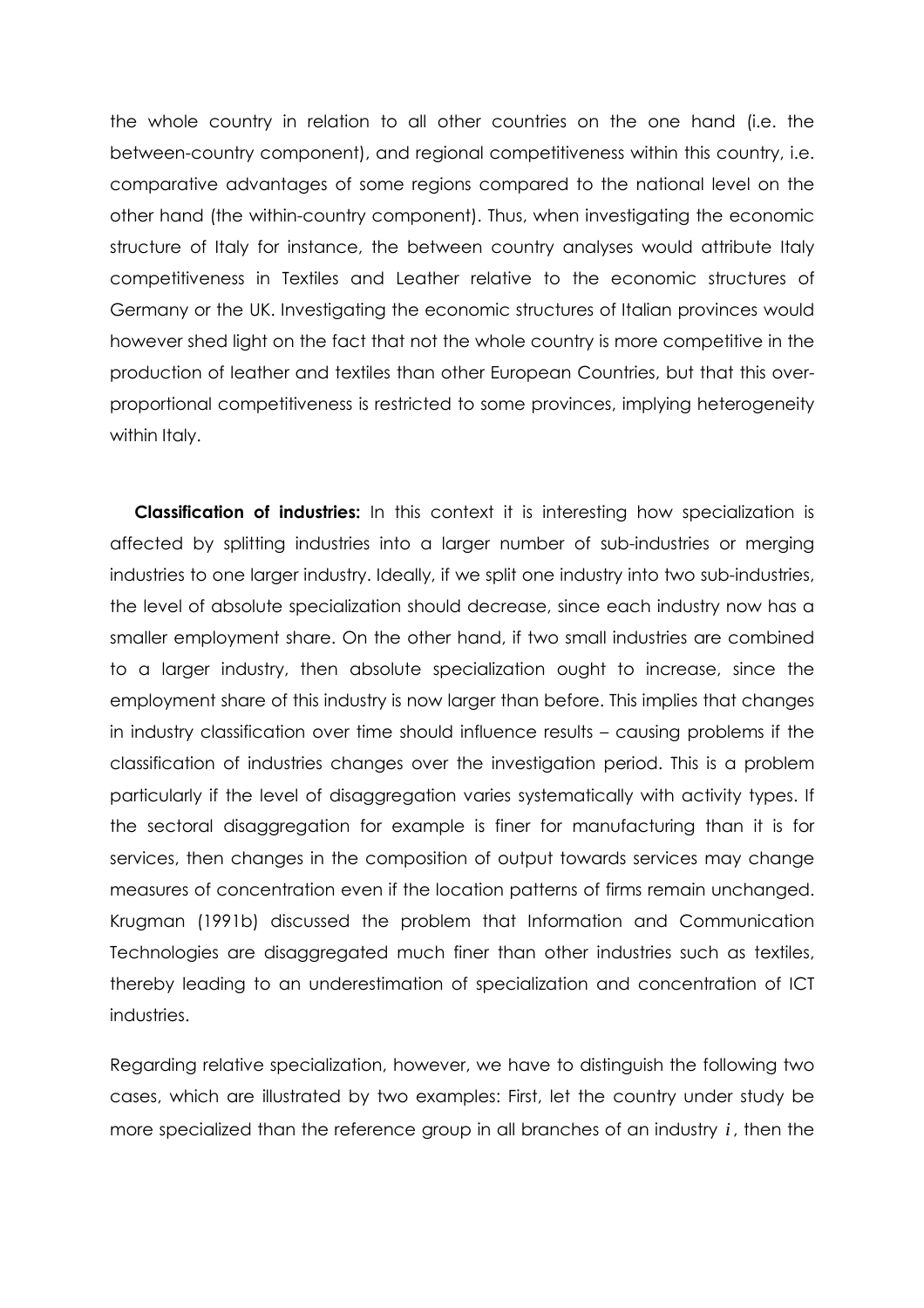employment share in every sub-industry,  $b_{ii}$ , has to be larger than in the reference group (in our case, the EU-average), i.e.  $b_{ij}^{\scriptscriptstyle A}>b_{ij}$  ,  $\forall j$  .

|                                | Country A | Reference Group | Heterogeneity               | Degree of               |
|--------------------------------|-----------|-----------------|-----------------------------|-------------------------|
|                                |           |                 |                             | Heterogeneity           |
| $b_{\scriptscriptstyle\rm i1}$ | 0.3       | 0.2             | $b_{\rm i1}^{A}>b_{\rm i1}$ | 0.1                     |
| $b_{\rm i2}$                   | 0.2       | 0.1             | $b_{i2}^A > b_{i2}$         | 0.1                     |
| $b_{i3}$                       | 0.4       | 0.3             | $b_{i3}^A > b_{i3}$         | 0.1                     |
| $b_i$                          | 0.9       | 0.6             | $b_i^A > b_i$               | $0.3 = 0.1 + 0.1 + 0.1$ |

Table 1: Specialization in industry i for Case 1

In order to quantify the degree of heterogeneity between the economic structures of country A and the reference group, we could either build the sum of heterogeneity obtained in every single sub-industry,  $b_{\rm i1}, b_{\rm i2}, b_{\rm i3}$  , i.e.  $\sum\limits_{}^J \Big| b_{\rm ij}^A - \bar b_{\rm ij} \Big|$ *=j*  $b^A_{ij}$  –  $\overline{b}_{ij}$ 1 , or we could calculate the heterogeneity after adding all sub-industries to one large industry, i.e.  $|b_i^A-b_i|.$  If  $b_{ij}^A > \overline{b}_{ij}, \forall j$  , then the degree of heterogeneity obtained by the calculation of sub-industries should be equal to the level of heterogeneity obtained by the proper industry (see last row in Table 1). Merging or splitting up industries therefore must not alter the degree of specialization in cases in which the country is

Case two applies if the country under study is more specialized in industry i even though only in some sub-industries the employment shares are higher than in the reference group (i.e. the reference group is relatively more specialized in some subindustries) and in others they are lower. This is shown by the example in Table 2: Country A is relatively more specialized than the reference group in sub-industries  $I_{12}$ and  $I_{3}$ , while the reference group is more specialized in  $I_{11}$ .

more specialized in all sub-industries.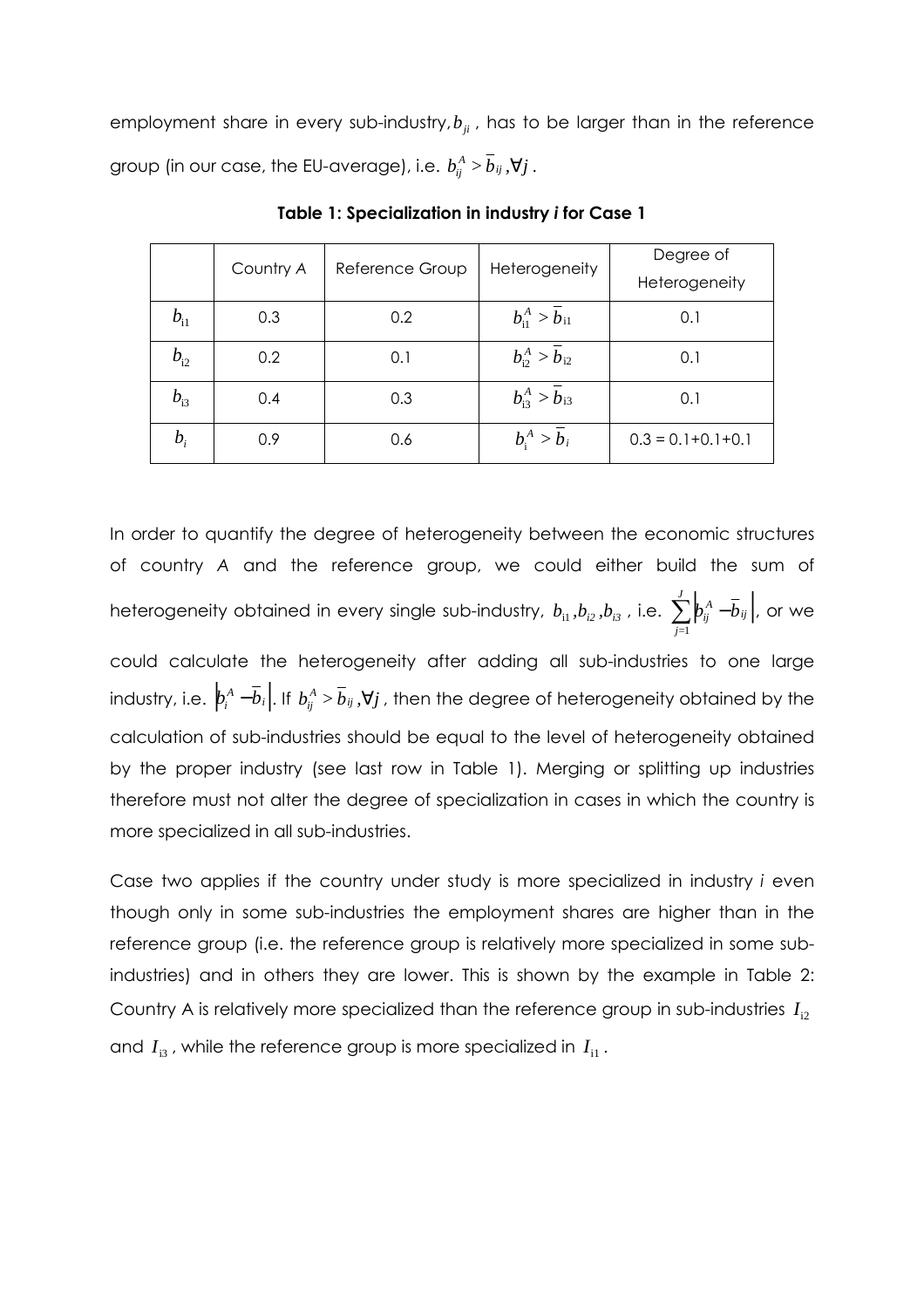|                                   |     | Reference              |                                | Degree of               |
|-----------------------------------|-----|------------------------|--------------------------------|-------------------------|
| Country A                         |     | Heterogeneity<br>Group |                                | Heterogeneity           |
| $b_{\scriptscriptstyle\rm i1}^{}$ | 0.1 | 0.2                    | $b_{i1}^A < \overline{b}_{i1}$ | 0.1                     |
| $b_{\rm i2}^{}$                   | 0.2 | 0.1                    | $b_{i2}^A > \overline{b}_{i2}$ | 0.1                     |
| $b_{\rm i3}$                      | 0.4 | 0.3                    | $b_{i3}^A > \overline{b}_{i3}$ | 0.1                     |
| $b_i$                             | 0.7 | 0.6                    | $b_i^A > \overline{b}_i$       | $0.1 < 0.1 + 0.1 + 0.1$ |

Table 2: Specialization in industry i for Case 2

Merging the employment shares of the sub-industries  $b_{11}$ ,  $b_{12}$  and  $b_{13}$  to one industry *b*<sub>1</sub> in such a case would then imply that the total heterogeneity caused by adding the heterogeneity in all sub- industries is larger than the heterogeneity obtained by the sum of all sub-industries, i.e. 0.3*>* 0.1, since over- and under-specialization patterns in the sub-industries partially cancel each other out in this second case (see Table 2).

Number of industries: The introduction of an industry with an employment share of zero or a very small employment share should have no or only negligible impact on the level of absolute specialization of a country (Hannah and Kay 1977). Thus, the following distributions of economic structures (d)  $d_c(0,6,0,4)$ ,  $d_{c'}(0,6,0,4,0)$  and  $d_{c'}$ ' $(0,6,0,3999,0,0001)$  ought to be considered as equally specialized. Similarly, the addition of an industry with an employment share of zero both in the country under study and in the average of the reference group should have no impact on the level of relative specialization of a country.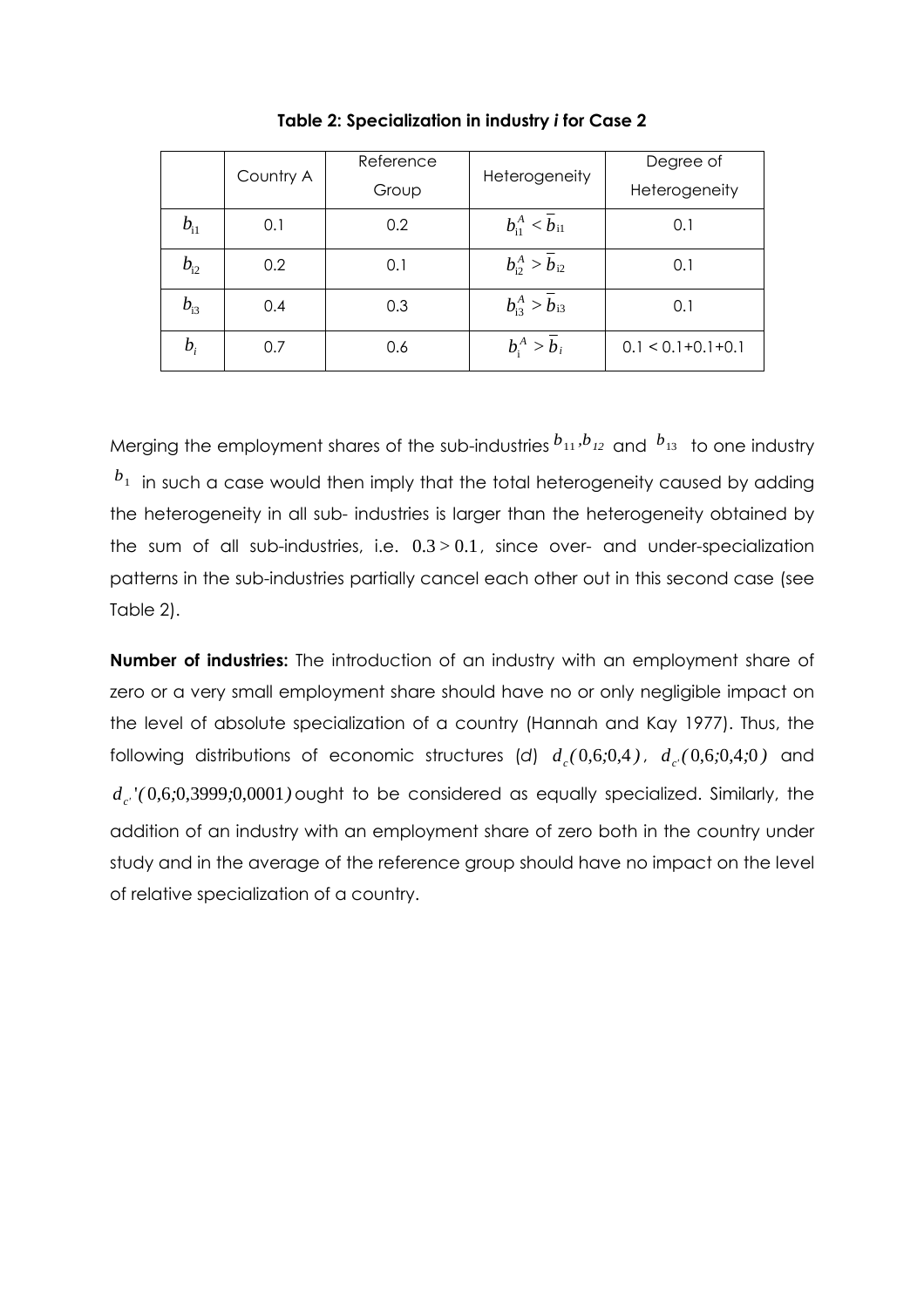#### Indices

 $\overline{a}$ 

.

In the following section, we describe the indices we use for our comparisons. We draw on standard indices which are common tools for measuring income inequality and market concentration, adapting them slightly for our purposes. The notation is the same for all indices: There are  $i = 1...l$  industries,  $b_i^n$  is the share of industry *i* of total employment in country n, and  $b_i$  is the average share of industry  $i$  of total

employment across the entire reference group, i.e. *N b*  $b_i =$ *N n= n i i*  $\sum$  $\frac{1}{1}$  (in our case N = 24 European countries).

#### Specialization Indices

#### Hirschman-Herfindahl-Index

The Hirschman-Herfindahl index (Herfindahl 1950 or Hirschman 1964) is widely used in industrial economics (Scherer 1990) to measure market concentration and to investigate the existence of an oligopoly or cartels in particular (Hannah and Kay 1977<sup>2</sup> , Waterson 1984 or Tirole 1988). The Hirschman-Herfindahl (HHI) index has also been used as a measure of economic diversity (Tauer 1992) and for macroeconomic specialization analyses (Sapir 1996, Davis 1998, Storper et al. 2002, Aiginger and Pfaffermayr 2004 or Beine and Coulombe 2007).

$$
HHI = \sum_{i=1}^{I} b_i^{\alpha}
$$

In industrial economics,  $\alpha = 2$  has a theoretical meaning<sup>3</sup>, whereas in the field of specialization this value is arbitrary. For this reason, the value of  $\alpha$  has to be chose carefully. In general, the higher α, the more weight is given to the largest industries in the distribution and the lower is the emphasis on small industries. When applying and

<sup>2</sup> A variation of the HHI as being proposed by Hannah and Kay (1977) is 2  $\frac{2}{i}$  $\frac{1}{2} \sum_{i}^{1} b_i^2 - \frac{1}{2} \left( \sum_{i}^{1} b_i \right)$ J  $\left(\sum_{i}^{I}b_{i}\right)$ l  $\sum^I b_i^2 - \frac{1}{l^2} \left( \sum^I$ *=i i I i1*  $\left| \frac{2}{i} - \frac{1}{l^2} \right| \sum b_i$ *I b I*

<sup>3</sup> The Hirschman-Herfindahl Index determines if a monopoly exists. Thus it also makes sense that the calculation gives higher weight to larger firms.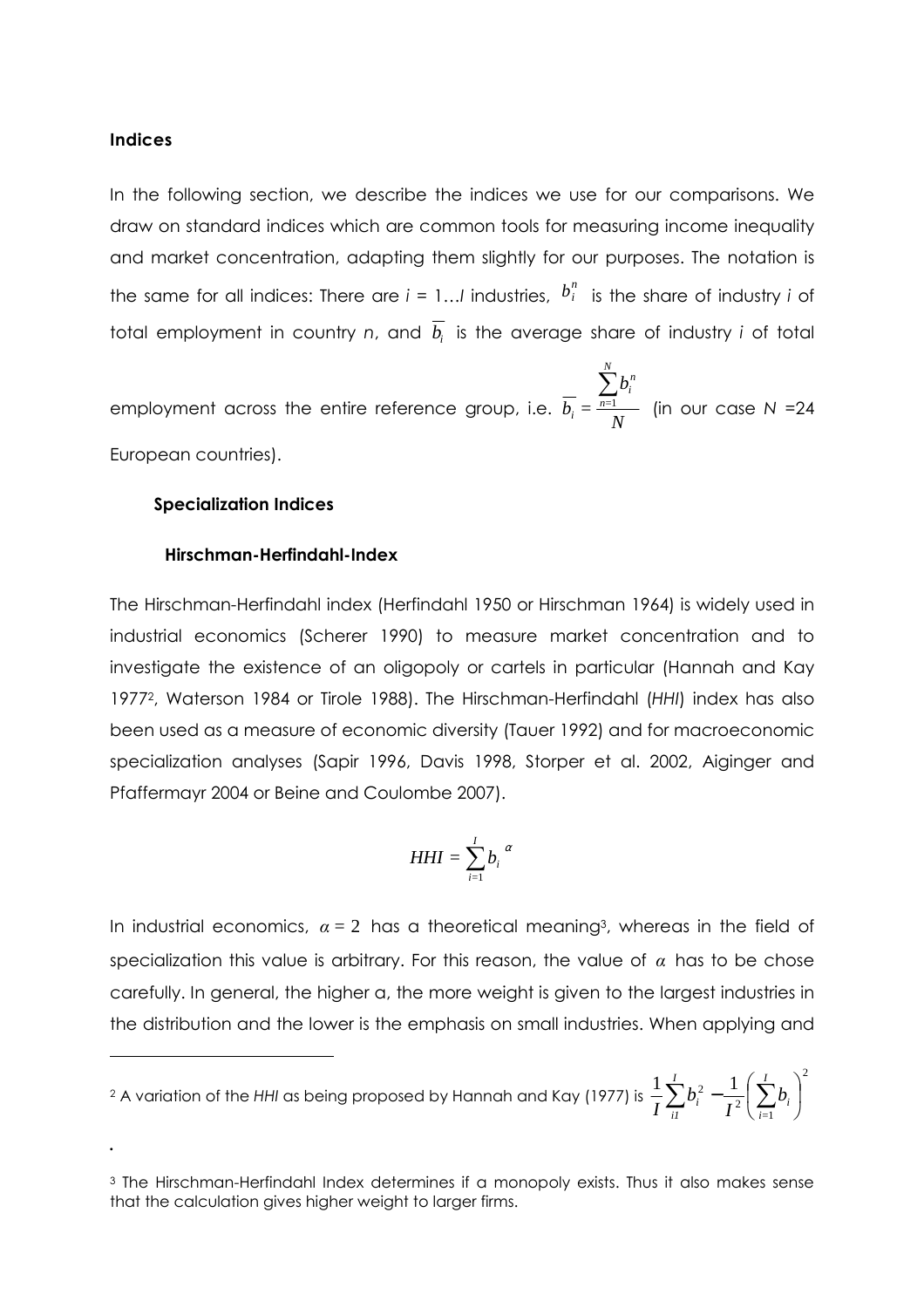interpreting the HHI, one therefore has to be aware of this. In order to counter the effect of giving much weight to large industries, we could also implement a variation of the HHI introduced by Keeble and Hauser (1971) and used by Chisholm and

Oeppen (1973): They used the square root of the HHI, such that  $\mathit{HHI}_{\mathit{KH}}=\sqrt{\sum_{i=1}^{K}}$ *=i*  $HHI_{KH} = \sqrt{\sum b_i}$ 1  $\int_{0}^{2}$  . This

leads to more appropriate weights given to individual industries. If a value of  $\alpha$  closer to 1, the index is more similar to the Shannon Entropy Index that is described below. Note that when  $\alpha < 1$ , then HHI is an inverse measure of specialization. For  $\alpha = 1$ , the HHI is 1 no matter how strong or weak a country is specialized. Similar to this, for  $\alpha = 0$ the HHI is always equal to I.

The HHI implicitly takes the equi-proportion as a reference, since this is the lower bound of the index. This implies that the lowest degree of specialization is reached if each industry has the same employment share; the highest degree of specialization is reached if the country is specialized in one industry only – irrespective of the specialization of other countries. For  $\alpha = 2$  , the lower bound thus is  $\frac{1}{I}$  $\overline{I}$  and the upper bound 1.<sup>4</sup> In general, the relative sizes of industries are more important for the absolute value of the HHI than the absolute number of industries, since the index weights each industry by the relative employment share (Hall and Tideman 1967). Whereas the HHI tends to decrease with the number of industries, it increases with the dispersion in size between the industries.

It is remarkable, that the HHI fulfills all criteria of a favorable index: The Axiom of Anonymity holds, as the level of specialization is independent of the sequential ordering of industries. Transferring employment shares from a small to a large industry increases specialization, whereas transferring employment from an industry which a country is specialized in an industry a country was not specialized into before, decreases specialization – even more than when using other indices.

The HHI itself is not decomposable, but if we calculate the HHI as a measure of diversity (where specialization = 1 – diversification), then total HHI diversification can be split up into intersectoral HHI diversification and inter-industry HHI diversification (Acar and Sankaran 1999).

 $\overline{a}$ 

<sup>4</sup> As  $\alpha \rightarrow 0$ , the upper bound is 1, but the lower bound also tends to be close to 1, whereas for  $\alpha \rightarrow \infty$ , the upper bound remains 1 and the lower bound converges towards zero.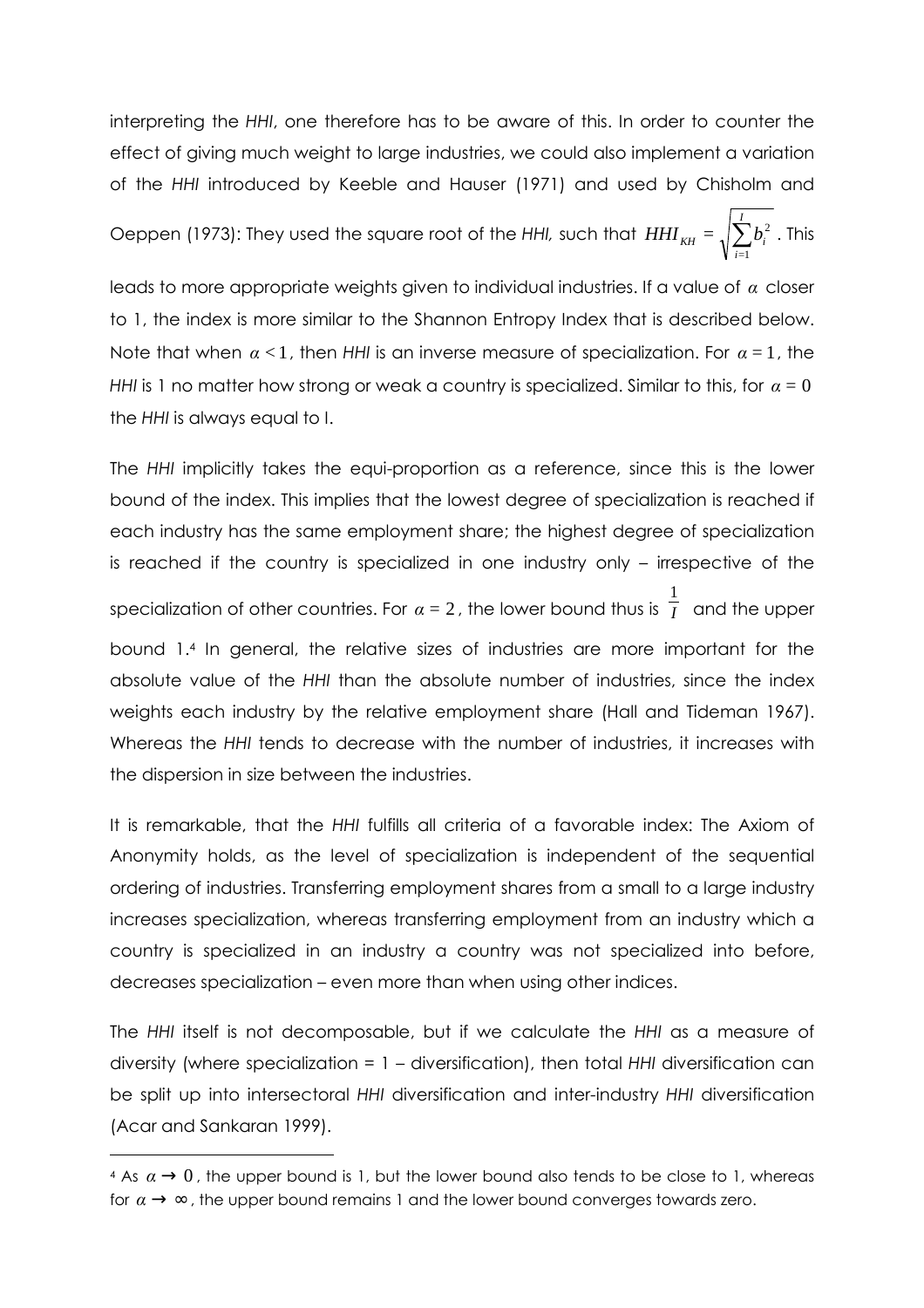The HHI also possesses the two criteria connected with the size and the number of industries: Splitting an industry into two smaller industries decreases specialization over proportionally since larger industries are given relatively more weight. Merging industries has the opposite effect in line with the Axiom. Adding a new industry with employment share zero holds the degree of specialization constant.

### Shannon Entropy Index

 $\overline{a}$ 

The Shannon Entropy Index (SEI) belongs to the group of entropy indices<sup>5</sup> that is widely used in the research of income distribution (Cowell 1995, 2000) but only rarely applied in the context of specialization (Attaran and Zwick 1987, Smith and Gibson 1988, Aiginger and Davies 2004 or Aiginger and Pfaffermayr 2004).

$$
SEI = -\sum_{i=1}^{I} b_i \ln(b_i)
$$

The SEI is defined as the negative sum of employment shares multiplied by the natural logarithm of employment shares of each single industry i. Due to the ln-form, the relative weights of large industries are reduced compared to the HHI. This means that countries which specialize in large industries instead of small industries are marked as more specialized by the HHI than by the SEI. Note that due to the natural logarithm the SEI is an inverse measure of specialization, i.e. it increases with decreasing specialization so that the lower bound (lying at zero) gives absolute specialization and the upper bound (at ln*I* ) complete diversification, with each industry having the same employment share.

The value of the Shannon Entropy Index is independent of the ordering of industries and can be decomposed. Additionally, this index satisfies the Axiom of Progressive Transfers. The SEI does not completely fulfill one criterion of a good specialization index, however: As the ln(0) is not defined, it is not possible to calculate the SEI for any employment distribution containing industries with employment shares equal to zero. When adding an infinitely small industry, however, the SEI does not change significantly, implying that very small industries only have a negligible effect on the level of specialization. Merging sub-industries to one larger industry decreases the

<sup>5</sup> In information theory, entropy generally refers to the uncertainty associated with a random variable. The Shannon entropy quantifies the expected value of the information contained in a message. Therefore, the Shannon entropy is a measure of the average information content missing if the value of the random variable is unknown (Shannon 1948).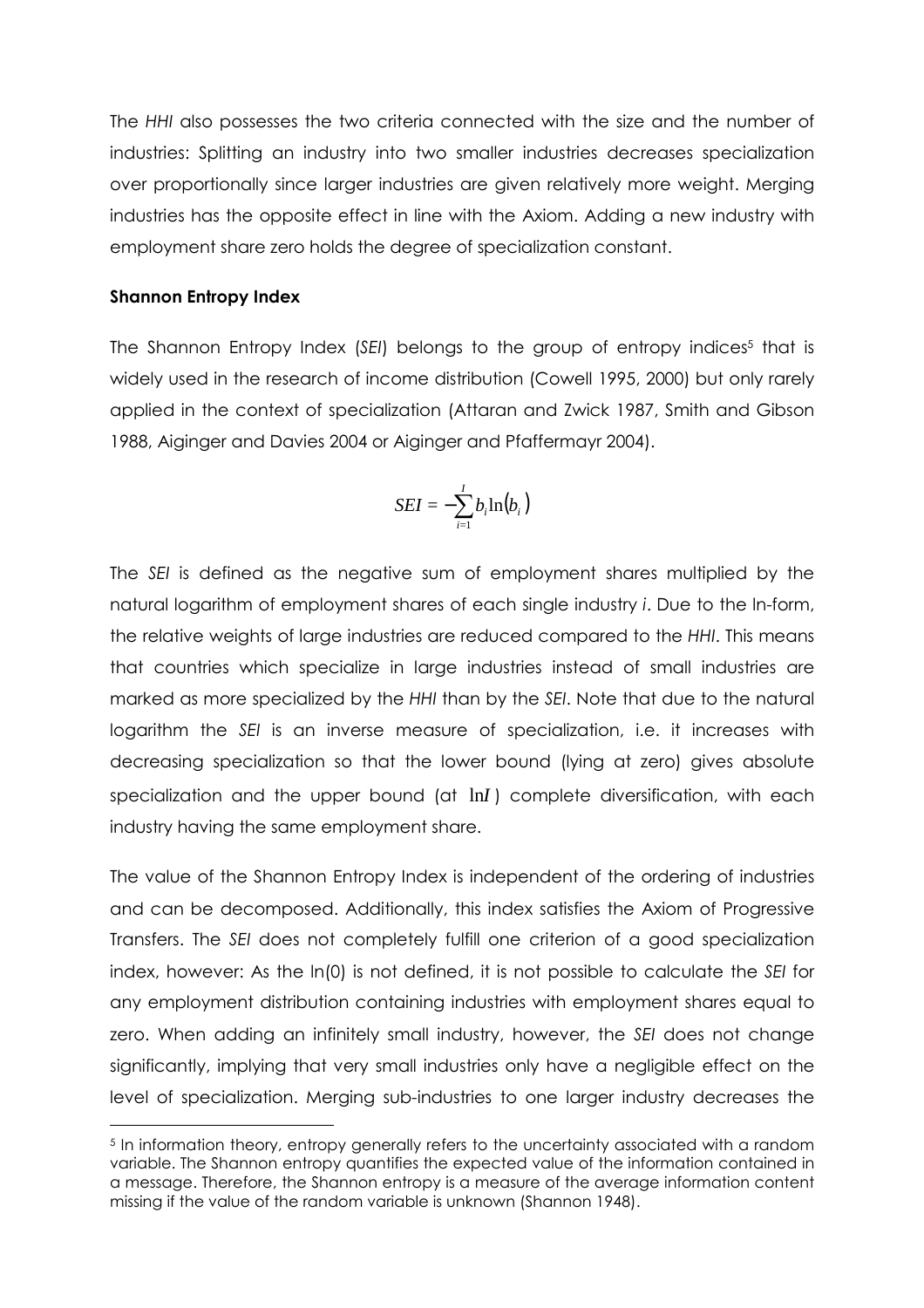value of the SEI, signifying increasing specialization in line with the Axiom of the Classification of Industries.

#### Ogive Index

 $\overline{a}$ 

 $\overline{a}$ 

First employed by Tress (1938) to study diversity in the field of economics, the Ogive Index has been implemented in the context of country specialization by Bahl et al. (1971), Hackbart and Anderson (1975), Wasylenko and Erickson (1978) or Attaran and Zwick (1987).

$$
O = \sum_{i=1}^{I} I\left(b_i - \frac{1}{I}\right)^2
$$

Specialization is analyzed using the equal distribution of employment across all sectors as an explicit benchmark for maximum dispersion. The index is a linear transformation of the HHI<sup>6</sup>. Therefore, the country ranks of both indices are perfectly correlated if  $\alpha = 2$ . The lower bound of the Ogive Index is zero; the upper bound is *I* − 1  $\overline{I}$  The Ogive Index puts relatively more weight on industries which deviate much from 1  $\overline{I}$  (i.e. both on industries that are heavily over- and under-represented in the country's economic structure) due to the fact that the numerator is squared. Therefore the Ogive measure can easily overestimate the degree of diversity between countries. To overcome this problem, one could use the modified Ogive Index of Jackson (1984), which employs absolute deviations instead of squared values. Using simple deviations only (instead of absolute values) as Florence (1948) or Siegel et al. (1995) is problematic, however, since over- and under-specialization could cancel out one another, leading to an underestimation of specialization.

The Ogive Index fulfills the Axiom of Anonymity and the Axiom of Progressive Transfers. Moreover, the classification of industries (splitting them up or merging them)

$$
O = \sum_{i=1}^{I} \frac{\left(b_{i} - \frac{1}{I}\right)^{2}}{\frac{1}{I}} = \sum_{i=1}^{I} \left(\frac{b_{i}^{2} - 2b_{i} \frac{1}{I} + \frac{1}{I^{2}}}{\frac{1}{I}}\right) = I \sum_{i=1}^{I} b_{i}^{2} - 2 \sum_{i=1}^{I} b_{i} + \sum_{i=1}^{I} \frac{1}{I}; HHI = \sum_{i=1}^{I} b_{i}^{2} \implies
$$
  

$$
O = I * HHI - 2 + 1 = I * HHI - 1.
$$

<sup>6</sup> We can show that the Ogive Index is a linear transformation of the traditional Hirschman-Herfindahl Index (i.e. in case that  $\alpha = 2$ ) by the following operation: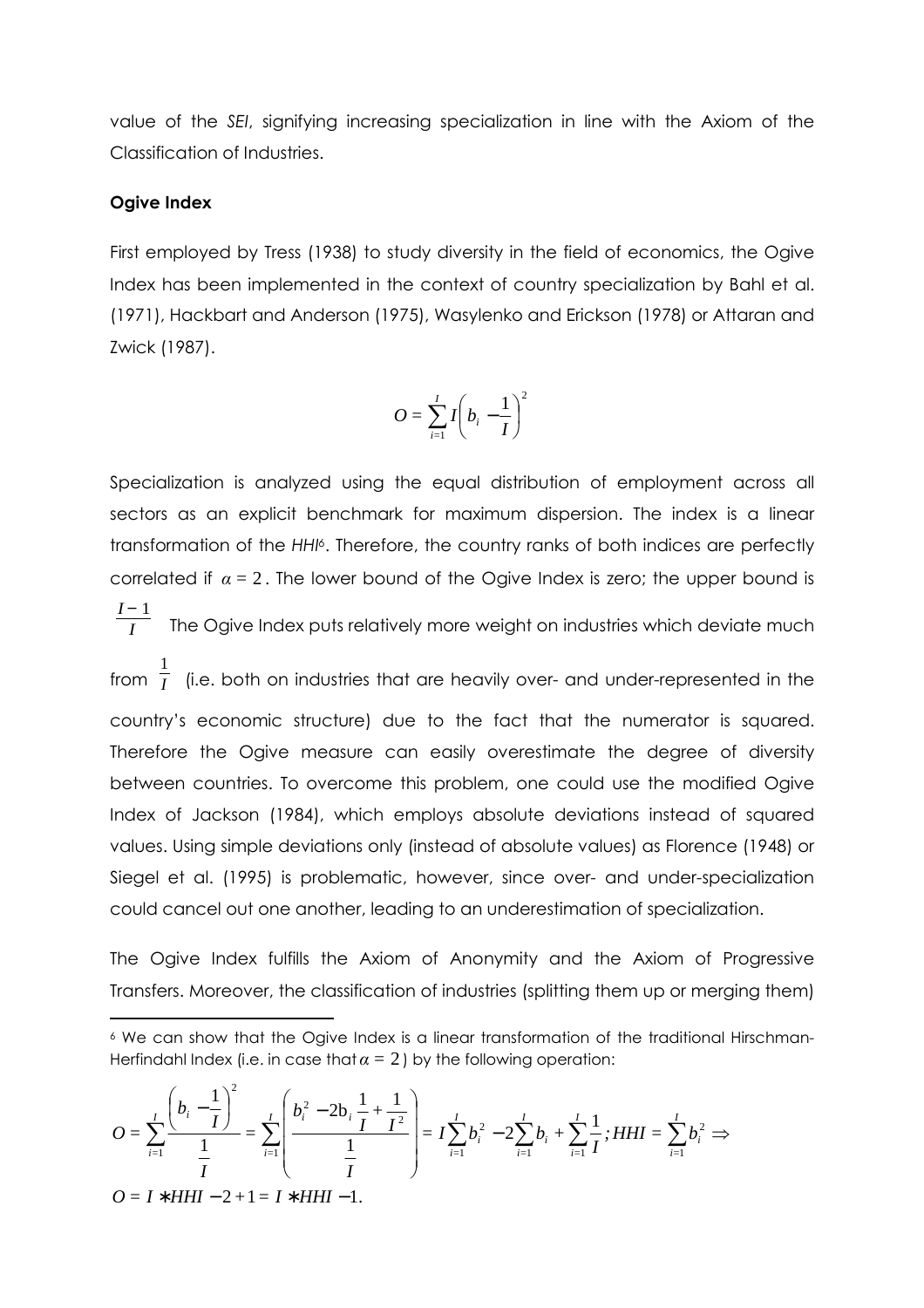alters the level of specialization remarkably. The Ogive Index does not fulfill two characteristics of a good specialization measure, however, and can therefore be considered to be inferior compared to the (related) Hirschman-Herfindahl Index, which fulfills all criteria. First, the Ogive Index is not decomposable. Second, adding an industry with employment share zero alters the results significantly, since the size of the reference level 1  $\overline{I}$  is affected. The same problem arises if industries with small

employment shares are introduced, leading to a large rise in the degree of specialization since under-represented industries are weighted heavily.

#### Diversification Index

Rodgers (1957) introduced the Diversification Index (DIV). For its construction, the employment shares of each industry of country n are calculated and then sorted in ascending order according to their size. Summarizing the progressive totals gives the crude diversification index (CDI). Let  $b^{'}_j$  be the sorted index of the ranked industry shares, so that  $\overline{b}_j < b_{j+1}'$  ' for all j. Then the sum of the progressive totals can be written as

$$
CDI = b_1 + \sum_{j=2}^n \left( b_j + \sum_{k=1}^{j-1} b_k \right), \text{ with } b_j, j = 2, \dots, I; k = 1, \dots, I.
$$

After calculating this Crude Diversification Index, we have to determine the average index for all countries, aCDI, and as the upper bound the (hypothetical) Index of Least Diversity which, *ICDI* = *I*, since overall employment is then concentrated in one single industry and thus the progressive totals sum up to *I* . The Refined Diversification Index, RDI, is then defined as follows:

$$
RDI = \frac{CDI - aCDI}{lCDI - aCDI}.
$$

Note that the index - although taking into account a reference group - does not compare the shares of each industry by pairs, but only compares the degree of specialization. That means that even if the industry structure of the country under analysis deviates widely from the average, the index may be low as long as the degree of specialization is similar to the reference group.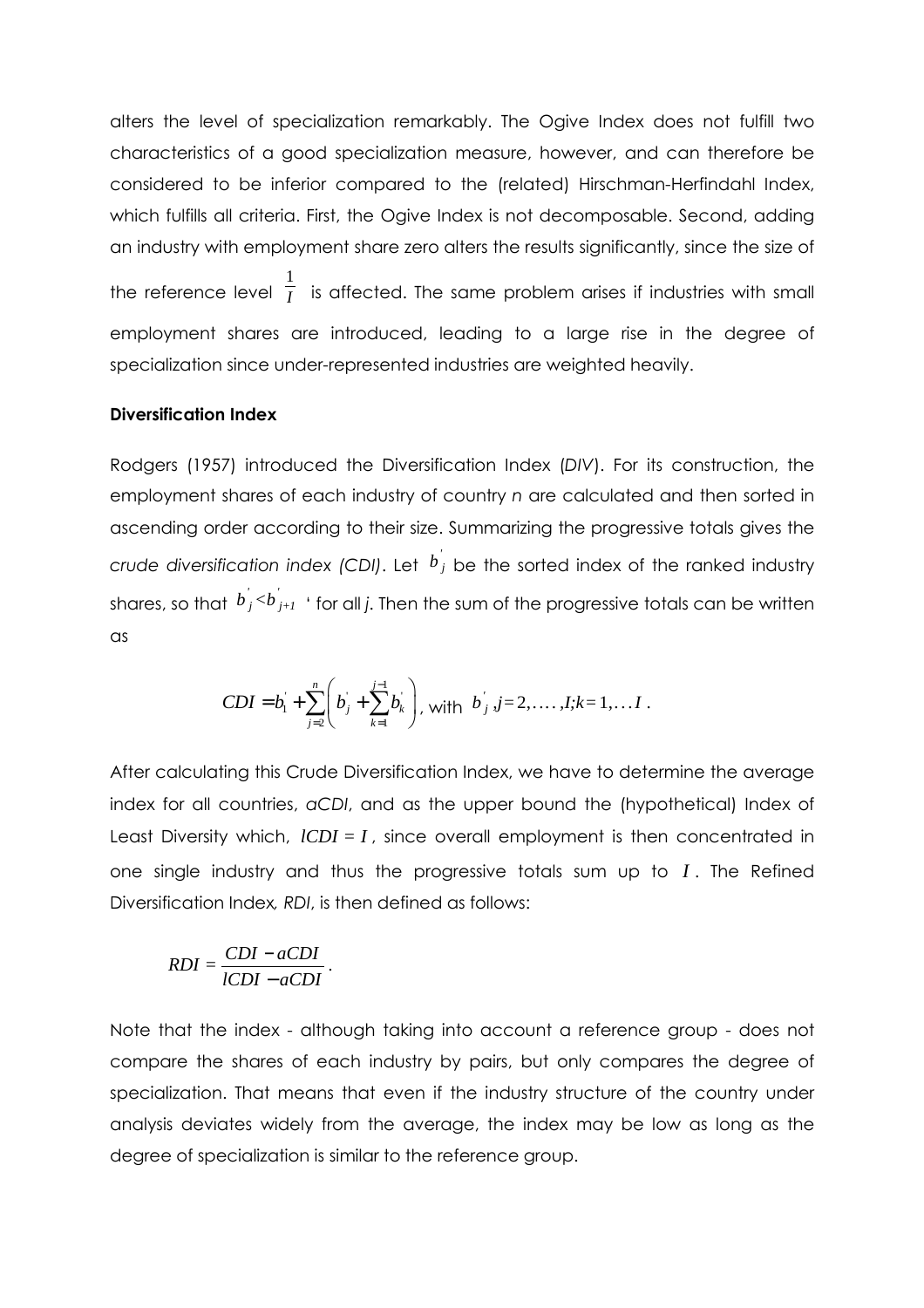The RDI turns negative whenever the economic structure of the reference country group deviates from the equi-distribution of industries while the country under study at the same time is more specialized than the reference country group, i.e. *CDI >aCDI >lCDI* . For the case where the reference group has equal employment shares in all industries while the specific country is specialized in one single industry, the index is not defined, since then *lCDI = aCDI* , which would imply that the denominator turns zero. The RDI hence only turns positive when the economic structure of the reference country group deviates from the equi-distribution of industries and the country under study is less specialized than the reference country group, i.e.  $aCDI > CDI \geq lCDI$ . This implies that the *RDI* is an inverse measure of specialization with the lower bound at 1. It is reached if the country under study is characterized by an equi-proportional industry structure, i.e. *CDI = lCDI* . This is true irrespective of the degree of specialization of the reference group – as long as  $aCDI \neq lCDI$ . The upper bound is not defined since in such a case CDI is maximized, whereas  $aCDI=ICDI$ , turning the numerator of the RDI zero. In addition to this deficiency, the Diversification Index is not decomposable. Moreover, adding an industry with an employment share of zero (or even a very small industry) may lead to a considerable change in results, since the level of lCDI is not affected as much as the levels of CDI and aCDI. It may therefore yield results that indicate a high level of specialization even though this is not the case in reality. The Diversification Index fulfills the three other criteria of a good specialization measure– the Axiom of Anonymity, the Axiom of Progressive Transfers and the Classification of industries.

#### Absolute Gini-Index

The Gini Index (Gini 1912 or 1921) is a common measure of income equality and heterogeneity of economic structures. Yet it is widely applied as a relative measure only. To our knowledge, the Gini Index has not yet been applied as an absolute measure in the field of specialization. We introduce it in order to give a full account of indices and to compare the different outcomes of the Absolute and the Relative Gini Indices.

In order to calculate the Absolute Gini Index of Specialization (Abs. GINI), the relative employment shares of the country are ranked in ascending order for the construction of the Lorenz curve. Since the reference level is 1  $\overline{I}$  , the ordering of the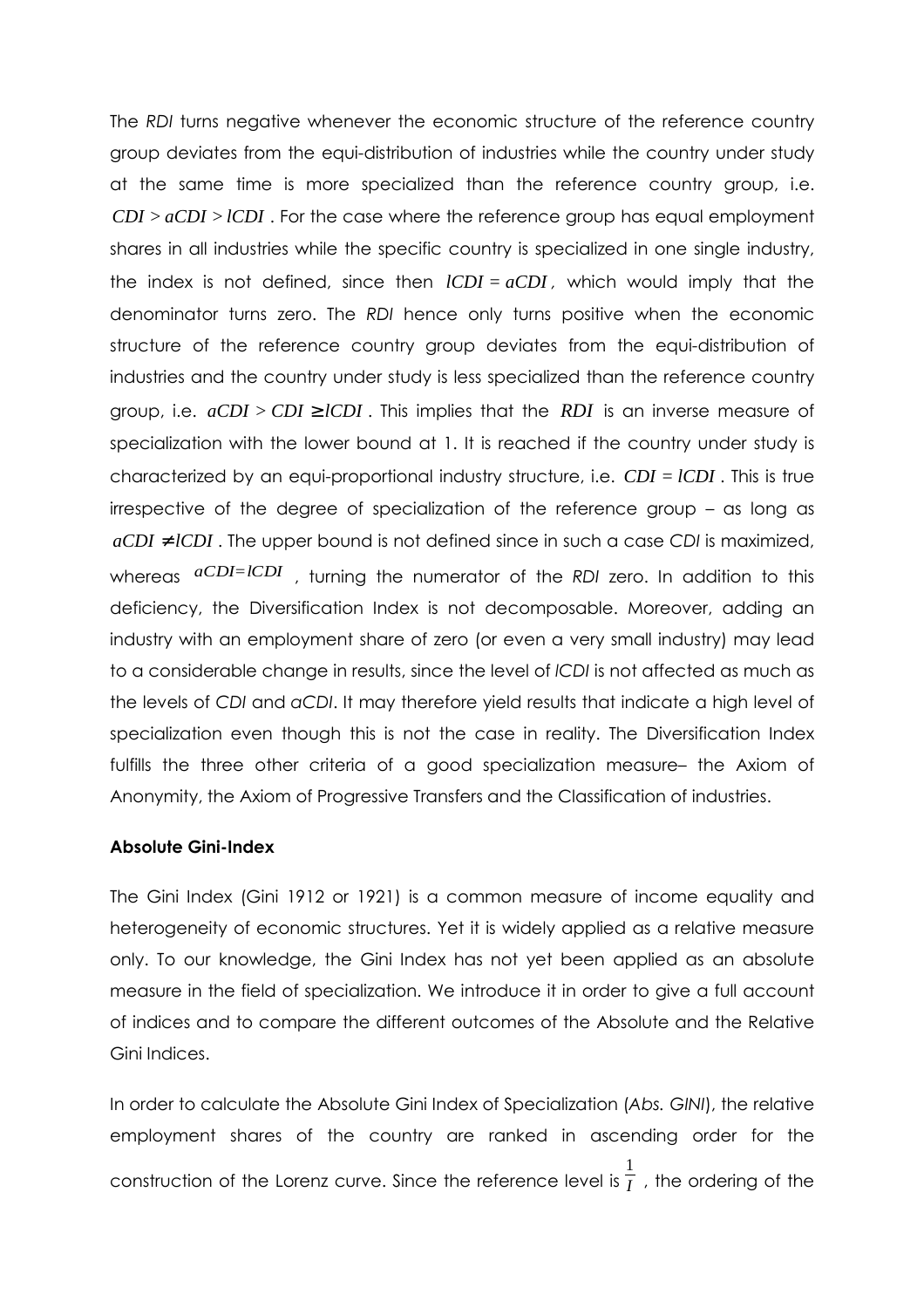employment shares is the following: *bi I* ≥ *bi*<sup>−</sup> <sup>1</sup>  $\overline{I}$  . The Lorenz curve is generated by ordering the progressive totals of the employment shares  $b_i$  on the y-axis and the progressive totals of 1  $\frac{1}{I}$  on the x-axis and then connecting the points. Next, the 45  $^{\circ}$ line is introduced, which is equal to the progressive totals of 1  $\overline{I}$  . In order to finally determine the Gini coefficient, we define *A<sup>L</sup>* to be the area under the Lorenz curve. The Gini coefficient *G* then is 1− 2A*<sup>L</sup>*  $\overline{I^2}$  . The Gini coefficient thus represents the difference between a country's actual distribution of employment and the equal distribution of employment over all industries. The lower bound of the absolute Gini Index is zero. It is reached when all industries are of equal size, i.e. 1  $\overline{I}$  and hence the Lorenz curve represents the 45 *°* line. The upper bound of the Absolute Gini Index is *I* − 1  $\overline{I}$  but it converges towards one for a very large number of industries.

The Absolute is characterized by several shortcomings: First, they are not decomposable. Second, total heterogeneity cannot simply be split up into intersectoral and inter-industry (or similarly inter- and intraregional) heterogeneity, but includes a third term, called transvariation (Dagum 1997), which does not have a clear interpretation in the context of specialization. Third, the Index does not satisfy the Axiom of Progressive Transfers, since values in the middle part of the distribution are weighted more heavily than values at the tails of the distribution (Cowell 1995 or Amiti 1999). Therefore e.g. a country A characterized by the economic structure  $d_B$ : $(b_1 = 0.1; b_2 = 0.25; b_3 = 0.25; b_4 = 0.4$ ) should have a lower absolute specialization level than country B with the following economic structure  $d_{B'}$ :  $(b_1 = 0.1; b_2 = 0.1; b_3 = 0.4; b_4 = 0.4$  ); this is not the case if the level of specialization is calculated with the help of a Gini index. Moreover, the index is sensitive to the splitting and merging of industries, as well as to adding industries with an employment of zero: Merging sub-industries to one larger industry decreases the level of specialization measured by the Gini index, which contradicts the intuition that absolute specialization should increase when industries are merged. The employment distribution  $d_c$  :( $b_1$  = 1; $b_2$  = 0), for instance, would result in a lower Gini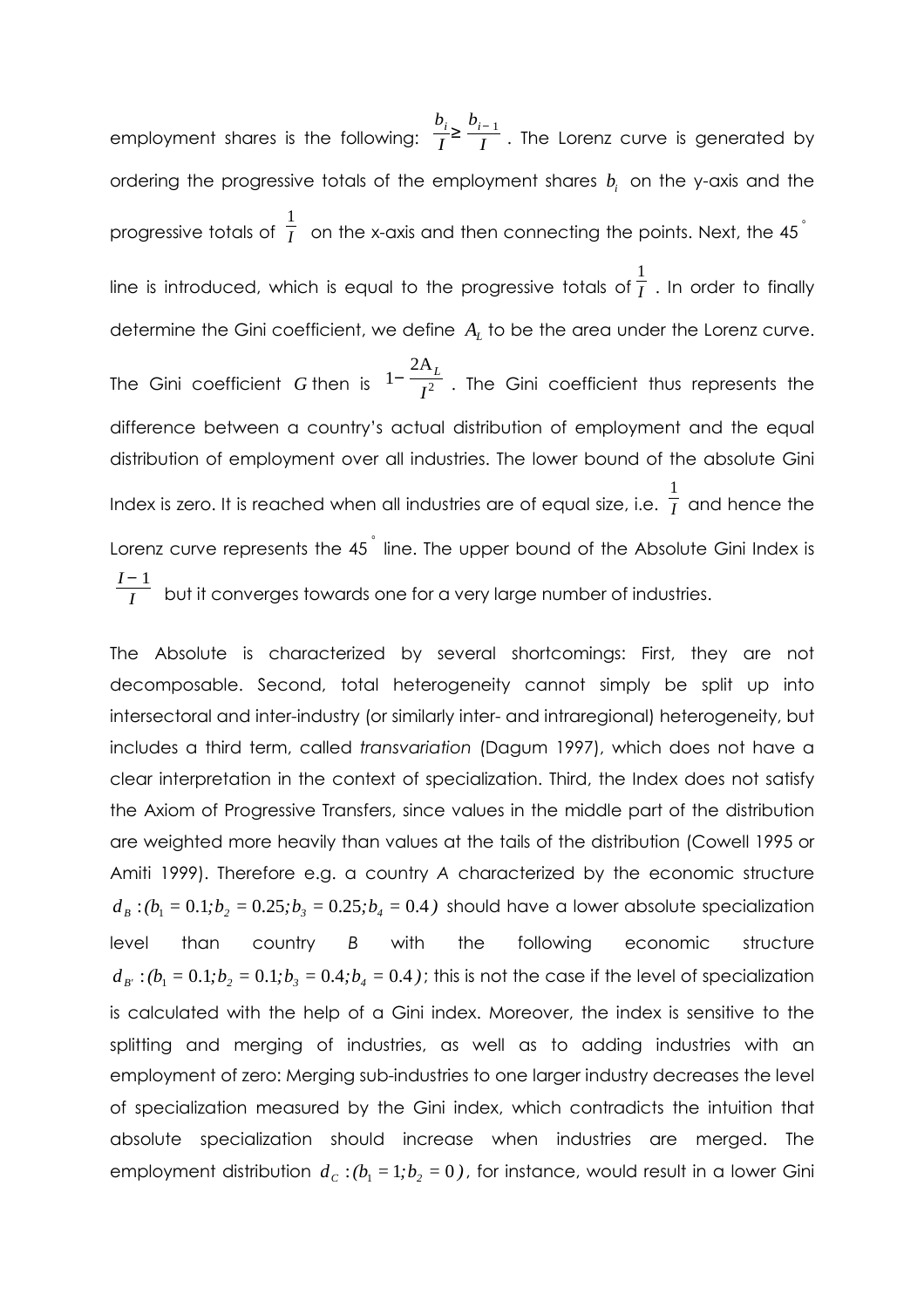index value than  $d_D$  :( $b_1 = 0.5$ ; $b_2 = 0.5$ ; $b_3 = 0$ ; $b_4 = 0$ ), even though intuitively a country ought to be considered more specialized if the economic structure is represented by distribution dc rather than distribution d<sub>D</sub>. Introducing new industries with an employment share of zero – which should not alter a good specialization index strongly - leads to a significant increase in the level of specialization due to changes in the reference level 1  $\overline{I}$  . Therefore, the Absolute Gini Index only fulfills the Axiom of Anonymity.

In summary, for the analysis regarding the absolute level of specialization, the Hirschman-Herfindahl Index is not only an easily computable index but also fulfills more criteria than all other indices presented (see Table 3). It can thus be regarded as superior to other measures, especially if  $\alpha$  is chosen closer to 1 in order to counterweight the influence of large industries. Likewise, one could use the Shannon Entropy index, but it has to be kept in mind that the index is problematic if industries with employment shares of zero are contained in the sample. Both the Diversification Index and the Absolute Gini Index are not only more time-consuming to calculate but also fail to satisfy important criteria of good specialization measures.

|            | Anonymity | Progressive | Decomposa | Splitting/ | Industries                           | <b>Bounds</b> |
|------------|-----------|-------------|-----------|------------|--------------------------------------|---------------|
|            |           | Transfers   | bility    | Merging    | $\mathsf{I}_{\text{with}}$ $b_i = 0$ |               |
| <b>HHI</b> |           |             |           |            |                                      |               |
| <b>SEI</b> |           |             |           |            | X                                    |               |
| Ogive      | ✓         | ✓           | X         |            | X                                    | ✓             |
| DIV        |           |             | X         |            | X                                    | χ             |
| Abs. GINI  |           | Χ           | X         | X          | X                                    |               |

Table 3: Criteria of Absolute Specialization Measures

#### Heterogeneity Indices

# Krugman Specialization Index

The Krugman Specialization Index (K) is the standard index among the specialization measures. Basically, it is the standard error of industry shares, i.e. it calculates the share of employment which would have to be relocated to achieve an industry structure equivalent to the average structure of the reference group. The reference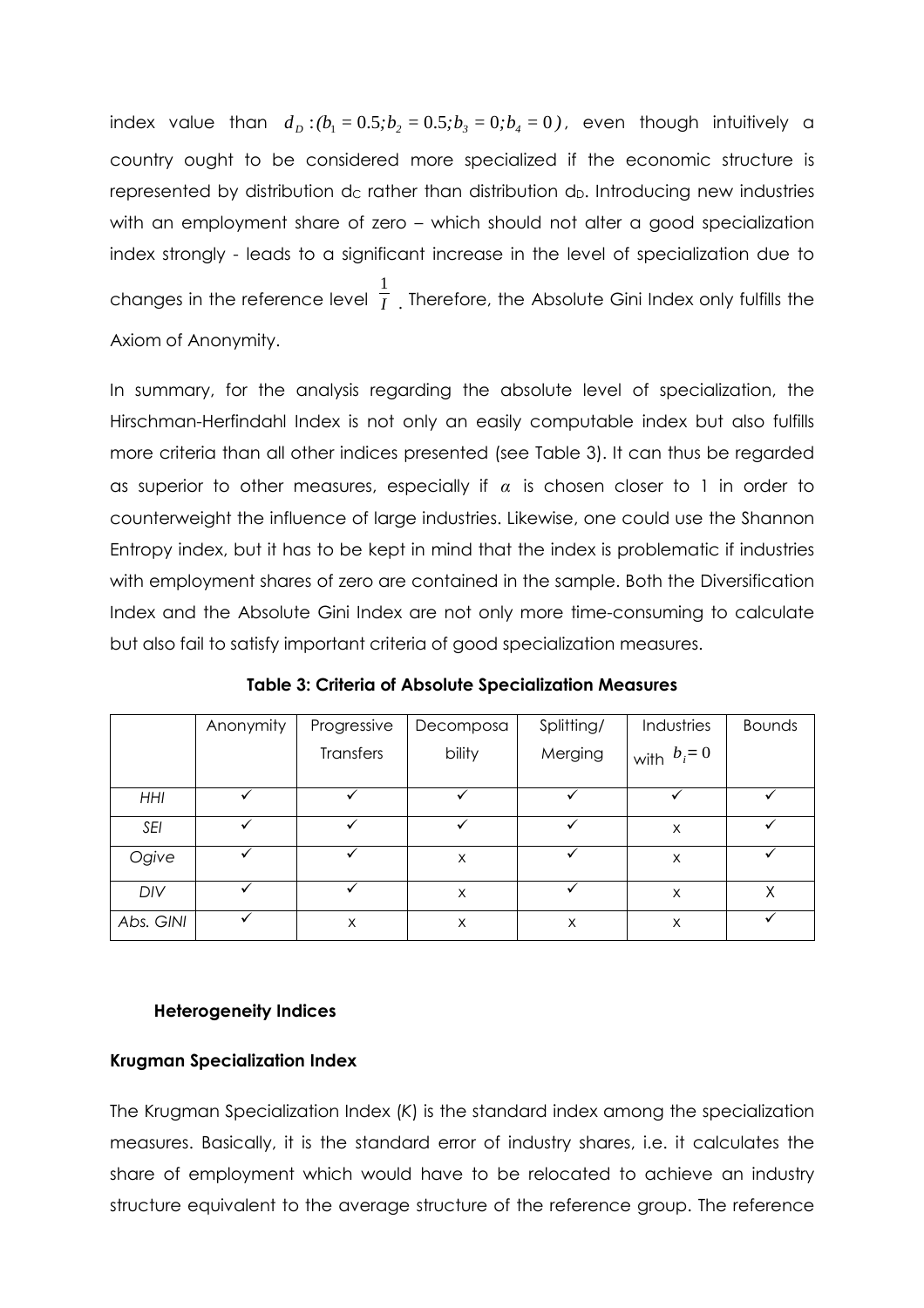value *bi* can be either one other country, as originally in Krugman (1991a), or it can refer to the mean of all other countries, as in Midelfart-Knarvik et al. (2000) or Longhi et al. (2004) or Palan and Schmiedeberg (2010).

$$
K=\sum_{i=1}^I/b_i-\overline{b}_i/
$$

The Krugman Specialization Index can take values in between zero and  $\frac{2(I-1)}{I}$ *I*  $\frac{2(I-1)}{I}$ . If relative specialization is zero, the economic structure of a single country resembles the economic structure of the reference level (i.e. the EU-average in our case). The higher the index, the more the economic structure of one country deviates from the reference group and the more a country is considered to be specialized. In contrast to the absolute measures of specialization presented above, a country with a much more equilibrated structure (and thus a lower HHI) than a highly specialized reference country group will thus receive a high K-value, whereas a country specialized in the same industries as the reference countries will receive a low Kvalue (irrespective of the high HHI of both the country and the reference group). A favorable property of the Krugman Specialization Index is that splitting one industry into sub-industries will not alter the degree of specialization if the country is relatively more specialized than the reference group in all sub-industries. On the other hand, if the country under study is relatively more specialized in some sub-industries, while being relatively less specialized in some other sub-industries compared to the reference group, then merging industries would decrease the level of specialization since patterns of over- and under-specialization cancel each other out. Adding industries with zero or very low employment shares does not alter the level of specialization. Hence, the Krugman Specialization Index fulfills all criteria but decomposability.

#### Index of Inequality in Productive Structure

The Index of Inequality in Productive Structure (IP) was introduced by Cuadrado-Roura et al. (1999), but variations thereof have also been employed by Haaland et al. (1999), Landesmann (2000), and Percoco et al. (2005)

$$
IP = \sum_{i=1}^{I} (b_i - \overline{b}_i)^2
$$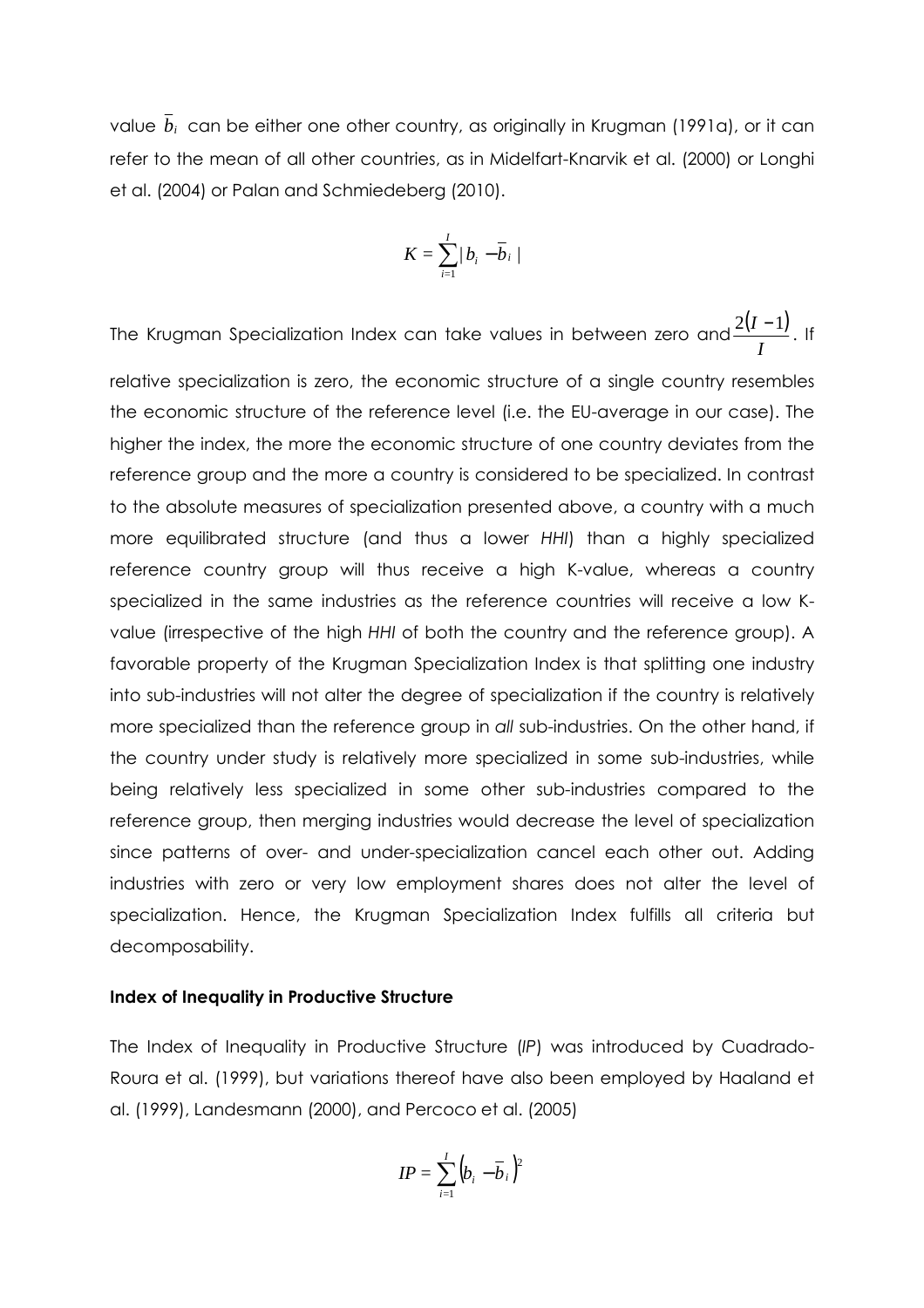The IP is simply the variance of employment shares. It is similar to Krugman's Specialization Index, but by adding up the squared deviations of employment shares, it gives more weight to large deviations. This can be clarified by the following example: Let the distribution underlying the economic structure of country A be  $d_A$ : $(b_1 = 0.4; b_2 = 0.3; b_3 = 0.2; b_4 = 0.1)$  and let the economic structure of the reference group be:  $d_R$  :( $b_1 = 0.1$ ; $b_2 = 0.4$ ; $b_3 = 0.3$ ; $b_4 = 0.2$  ), the IP value in this case is higher than for the case that the reference group would be characterized by  $d_{\overline{R'}}: (b_{\overline{1}} = 0.2; b_{\overline{2}} = 0.2; b_{\overline{3}} = 0.3; b_{\overline{4}} = 0.3$  ), even though  $\sum\limits_{i=1}^{I} b_{\overline{i}} = 0$ *=i*  $b_i - b_i =$ 1 0.5 in both cases as

shown in Table 4:

|                           | Country | Reference    | Heterogeneity | Reference    | Heterogeneity |
|---------------------------|---------|--------------|---------------|--------------|---------------|
|                           | A       | Group Case 1 | Case 1        | Group Case 2 | Case 2        |
| b <sub>1</sub>            | 0.4     | 0.1          | 0.3           | 0.2          | 0.2           |
| b <sub>2</sub>            | 0.3     | 0.4          | 0.1           | 0.2          | 0.1           |
| $b_3$                     | 0.2     | 0.3          | 0.1           | 0.3          | 0.1           |
| $b_4$                     | 0.1     | 0.2          | 0.1           | 0.3          | 0.2           |
| $\sum b_i - b_i$<br>$i=1$ |         |              | 0.6           |              | 0.6           |
| IP                        |         |              | 0,12          |              | 0,1           |

Table 4: Heterogeneity of Employment Shares

Even if the economic structure of country A does not change, the specialization level of country A falls compared with the second reference group since the deviations in every single industry are smaller compared with the first distribution. Thus, even if the sum of the single distributions is the same, in the first case the larger deviation in industry 1 outweighs smaller differences in other industries (see Table 4). This implies that a country with a larger deviation in one single industry will be regarded as more specialized than a country with smaller deviations in more industries. Larger industries per se do not a lead to a bias, as long as all countries have large employment shares in these industries. It is large absolute deviations – which, however, are more likely to occur in larger industries – that are weighted more by this index than e.g. by the Krugman Specialization index.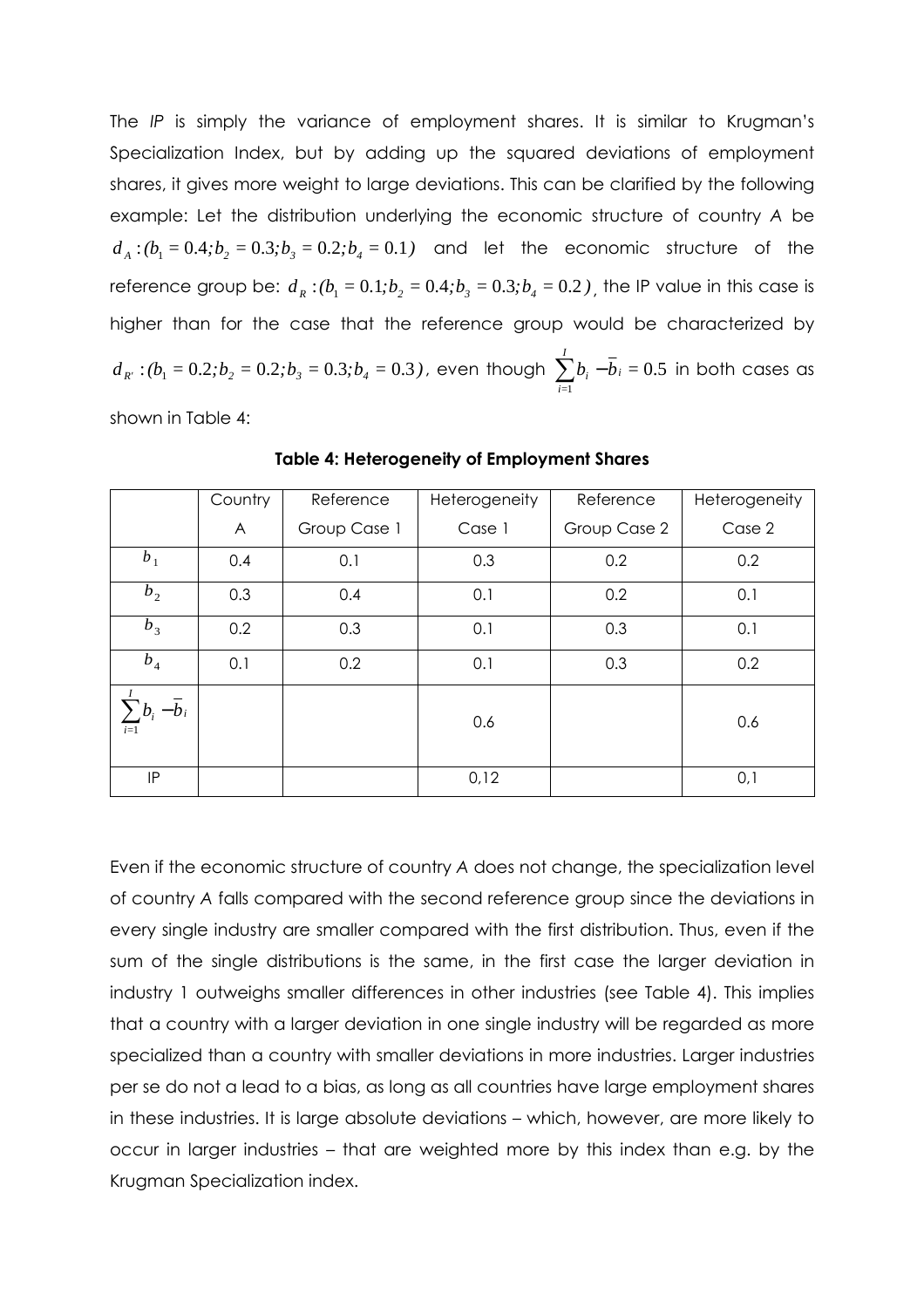The IP can take values between zero and *I* − 1  $\overline{I}$  . Adding industries with very low employment shares does not alter the level of specialization if the employment share is low in all countries. Moreover, the Axiom of Anonymity and the Axiom of Progressive Transfers are fulfilled. It yields problematic results if industries are split or merged, however: Splitting an industry which the country is relatively specialized in sub-industries leads to a decline in specialization also if the country under study is relatively more specialized in all sub-industries than the reference group. This is due to the fact that the employment share deviations are squared and thus adding up all deviations before squaring gives higher values than squaring each deviation individually and then summing up the individual deviations. If the country has lower employment shares in some sub-industries and higher employment shares in other sub-industries than the reference group, then merging these industries leads to a decline of specialization in line with the Axiom of the Classification of Industries. One further deficit of the IP is that it is not decomposable.

# Relative Gini Index

The Relative Gini Index (Rel. GINI) is a common index in many fields of economics, with many applications also in the context of industry structure and specialization. The first to use this index in the field of specialization measurement was Hoover (1936), who studied industrial localization. In recent years, it has been employed by Conkling (1963), Kim (1995), Amiti (1998, 1999), Haaland et al. (1999), Brülhart (2001a), Aiginger and Leitner (2002), Midelfart-Knarvik et al. (2000), Beine and Coulombe (2007), Südekum (2006), Brülhart and Torstensson (2007), and Ezcurra and Pascual (2007) in the empirical analysis of both specialization and concentration.

In order to calculate the Gini Index for a single country, the Balassa Index has to be calculated similar to the Absolute Gini index. The only difference is that the employment shares of every industry in the country under study are set in relation to the employment share in the reference group instead of using the reference level 1/I. The lower bound of the Relative Gini Index is zero, since whenever the economic structure of the country under study completely mirrors the economic structure of the reference group, the Lorenz curve coincides with the 45 *°* line. Its upper bound is

 $1-\frac{1}{2}$  $\overline{I^2}$  , which converges towards 1 for large numbers of industries.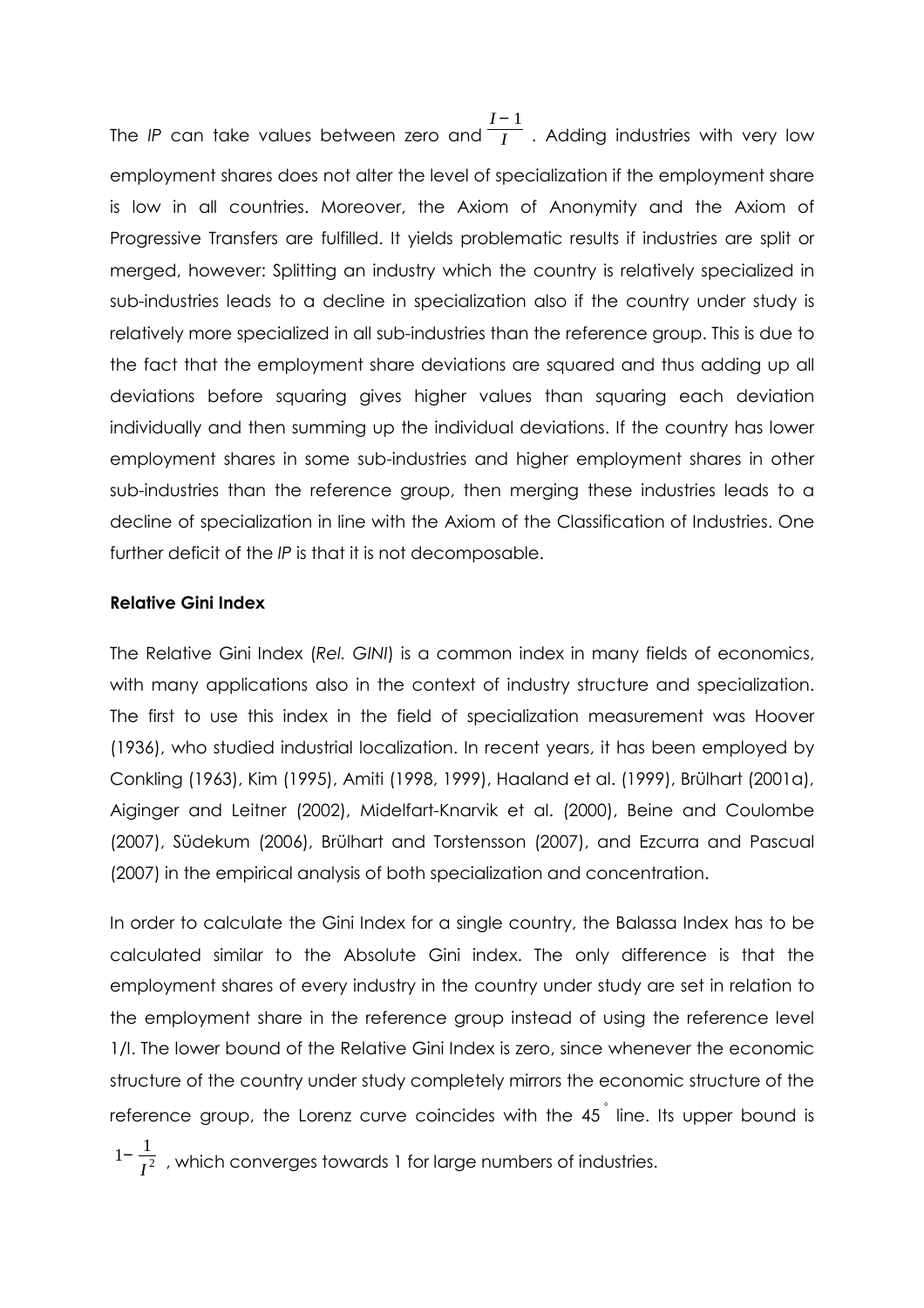The Relative Gini Index is only decomposable if the range of the values taken by the variable of interest does not overlap across subgroups of individual observations (Cowell 1980 or Dagum 1997), so that the transvariation is zero. This is evidently not the case in our context: different countries may well have similar degrees of specialization in a particular industry. A further drawback of the Relative Gini Index is that not all deviations from the economic structure of the reference group are treated equally. This can be illustrated by the following example: Let the economic structure of the reference group be  $d_r$  :  $(b_1 = 0.1; b_2 = 0.2; b_3 = 0.3; b_4 = 0.4$ ). If country A is characterized by the economic structure  $d_{\scriptscriptstyle{A}}$  :( $b_{\scriptscriptstyle{1}}$  =  $0.1; b_{\scriptscriptstyle{2}}$  =  $0.1; b_{\scriptscriptstyle{3}}$  =  $0.4; b_{\scriptscriptstyle{4}}$  =  $0.4$  ) , it is considered to be less specialized than if it had the economic structure  $d_{A'}$ :  $(b_1 = 0.2; b_2 = 0.2; b_3 = 0.3; b_4 = 0.3)$  or  $d_{A''}:$   $(b_1 = 0.15; b_2 = 0.25; b_3 = 0.25; b_4 = 0.35)$ . Thus the more closely the smallest and largest employment shares are distributed, the more specialized a country appears to be, even though  $\sum\limits^I b_i-$ *=i*  $b_i - b_i$ 1 is the same in all three cases. Hence, the Axiom of Progressive Transfers is not satisfied. Adding industries with an employment share of zero both at the country and at the reference group level results in impossibility to calculate the Gini Index, since 0  $\overline{0}$  is not defined. Adding industries with negligibly small employment shares strongly increases the level of specialization (even more than in case of the Absolute Gini Index), giving rise to misleading conclusions. Moreover, we obtain misleading results when merging industries. Since the area between the Lorenz curve and the 45 *°* line automatically gets smaller, the level of specialization decreases if industries are merged – irrespective of whether if the country is over- or under-specialized in the respective sub-industries.

#### Theil Index

The Theil Index (Theil 1967) builds on information theory, borrowing from Shannon (1948). It has been implemented for the analyses of specialization and concentration by Maasoumi (1993), Duro Moreno (2001), Brülhart and Traeger (2005) or Ezcurra and Pascual (2007).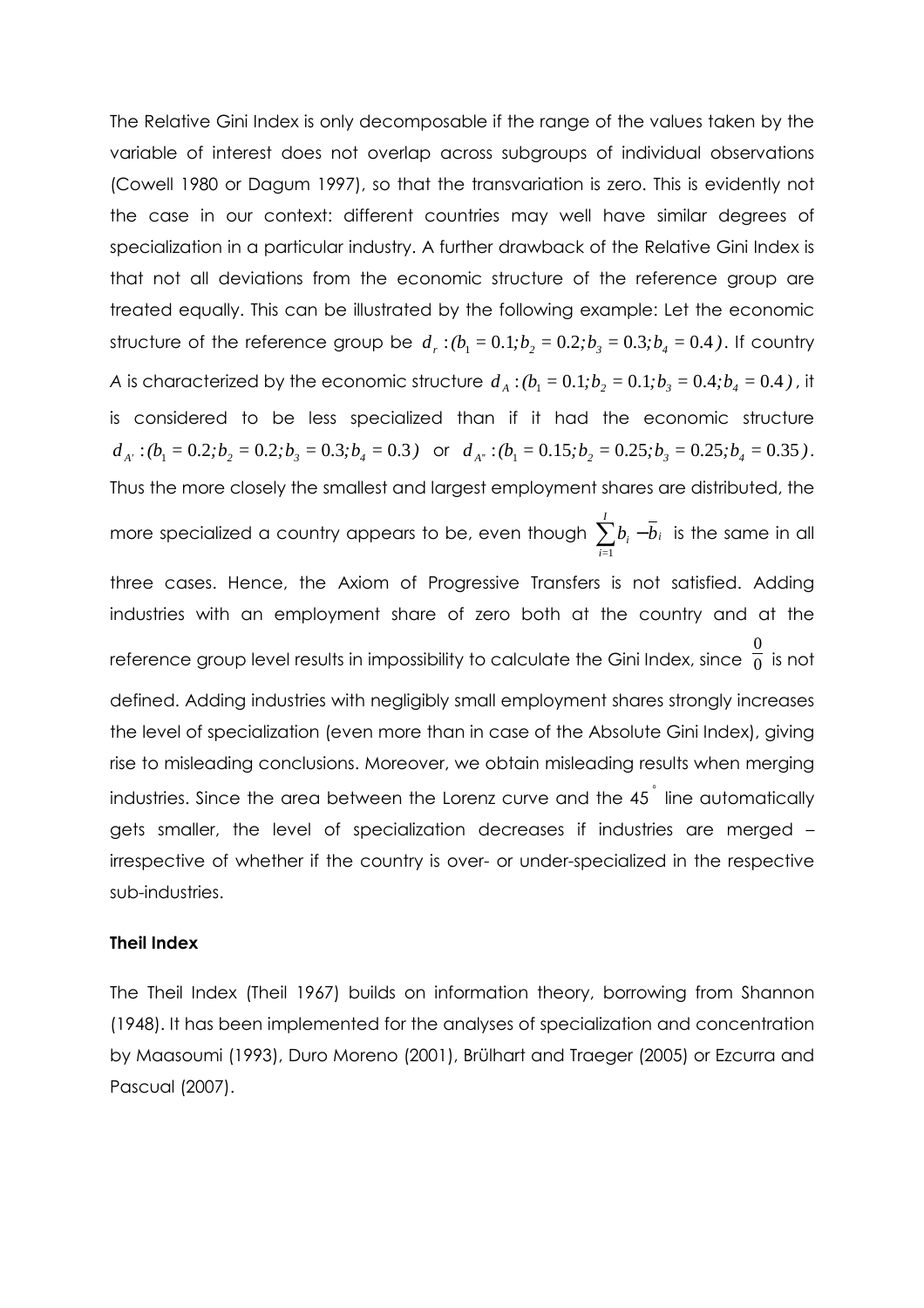The Theil Index (T) is a variation of the Shannon Entropy Index, which sets all employment shares of a country, *<sup>b</sup><sup>i</sup>* , in relation to the employment shares of the reference group, *<sup>i</sup>* :

$$
T = \frac{1}{I} \sum_{i=1}^{I} \frac{b_i}{\overline{b_i}} \ln \frac{b_i}{\overline{b_i}}
$$

Due to its decomposition qualities, the Theil Index has been used widely in the research of income inequality (Shorrocks 1980 or 1984). This is doubtless the great advantage of the Theil Index, since it is the only decomposable relative specialization measure. Yet the Theil Index is not superior to other heterogeneity indices in all aspects: Adding an industry with an employment share of zero would lead to an undefined index. A problem arises for the definition of the upper bound: Perfect relative specialization implies that the country is completely specialized in one industry while  $b_i = \frac{1}{a_i}$ ,  $\forall i$ *I*  $\bar{b}_i = \frac{1}{2}, \forall i$  , but in that case, the Theil Index is equal to negative

infinity; yet it converges towards *I*ln*I* if we allow for the existence of negligible small industries. If the economic structures of the country and the reference group are identical, then the Theil Index is zero. This however is not the lower bound of this index: If the country is under-specialized in more industries than it is over-specialized in relation to the reference group, then the Theil Index turns negative.

The largest difficulty with respect to the Theil Index is that it may yield distorted results, since not all deviations of a country's economic structure from the reference level are weighted equally. This can lead to an erroneous perception of specialization levels and consequently to misleading conclusions. To illustrate the problem, take the following example: Country A has the employment distribution  $d_A$ : $(b_1 = 0.5; b_2 = 0.1; b_3 = 0.2; b_4 = 0.2)$  and the employment distribution of the reference group is  $d_R$  :  $(b_1 = 0.5; b_2 = 0.25; b_3 = 0.2; b_4 = 0.05)$ . Note that the employment shares in industry 1 and 3 are identical; there are only deviations in industries 2 and 4. The Theil Index gives a value of 1.29 in this case. If the distribution of country A changes to  $d_A^i$  :  $(b_1 = 0.1; b_2 = 0.3; b_3 = 0.4; b_4 = 0.2$  ) and the economic structure of the norm changes such that  $d_R^i$ :  $(b_1 = 0.1; b_2 = 0.15; b_3 = 0.4; b_4 = 0.35)$ , then again industries 1 and 3 are characterized by identical employment shares in country A and in the reference country group. The deviations in industries 2 and 4 are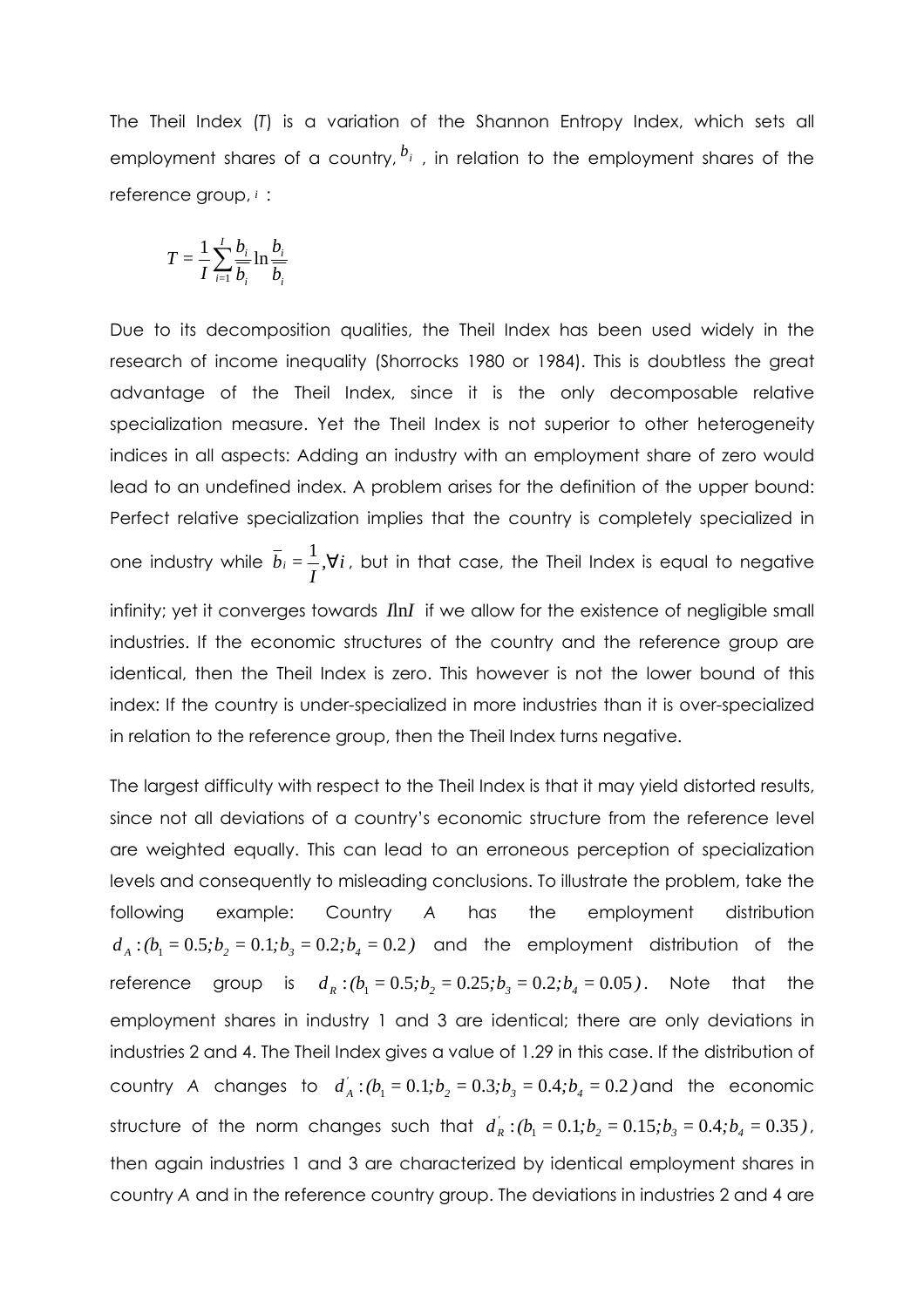identical as in the other case – each is 0.15. But for the latter distributions the Theil Index is only 0.39. So, even though the deviations from the economic structures are identical, the index values obtained vary. In addition, the Theil Index leads to irrational results if industries are split into sub-industries because specialization rises under all circumstances whereas a merger of industries leads to de-specialization (irrespective whether the country under study is more specialized in all or only some sub-industries).

To summarize, the Index of Inequality in Productive Structure should not be used as a measure of specialization, since it has disadvantages compared to the closely related Krugman Specialization Index. The Relative Gini Index is widely used in the empirical analysis of specialization patterns, yet both the Krugman Specialization Index and the Theil Index seem superior. Whether the Krugman Specialization Index or the Theil Index is more suitable for analysis depends on the research question and the aims of empirical analysis. If the focus is on differences between interregional and international specialization patterns, then the Theil Index is better suited since this index is the only one that possesses the decomposability property. This could be of special interest if studying the economic development of countries with large interregional differences such as Italy or Spain, where large interregional disparities within the respective countries are found. In cases where the analysis focuses on the development of economic structures over time, in which the appropriate estimation of specialization levels is important, the Krugman Specialization Index must be recommended since it is the only measure that possesses the criterion of the classification of industries.

|           | Anonymity | Progressive<br>Transfers | Decompos<br>ability | Splitting/<br>Merging | Industries<br>$\mathsf{I}_{\text{with}}$ $b_i = 0$ | <b>Bounds</b> |
|-----------|-----------|--------------------------|---------------------|-----------------------|----------------------------------------------------|---------------|
| К         |           |                          | Χ                   |                       |                                                    |               |
| IP        |           | ✓                        | Χ                   | Χ                     |                                                    |               |
|           |           |                          | ✓                   | X                     | X                                                  | Χ             |
| Rel. GINI |           | X                        | X                   | X                     | X                                                  |               |

Table 5: Criteria of Relative Specialization Measures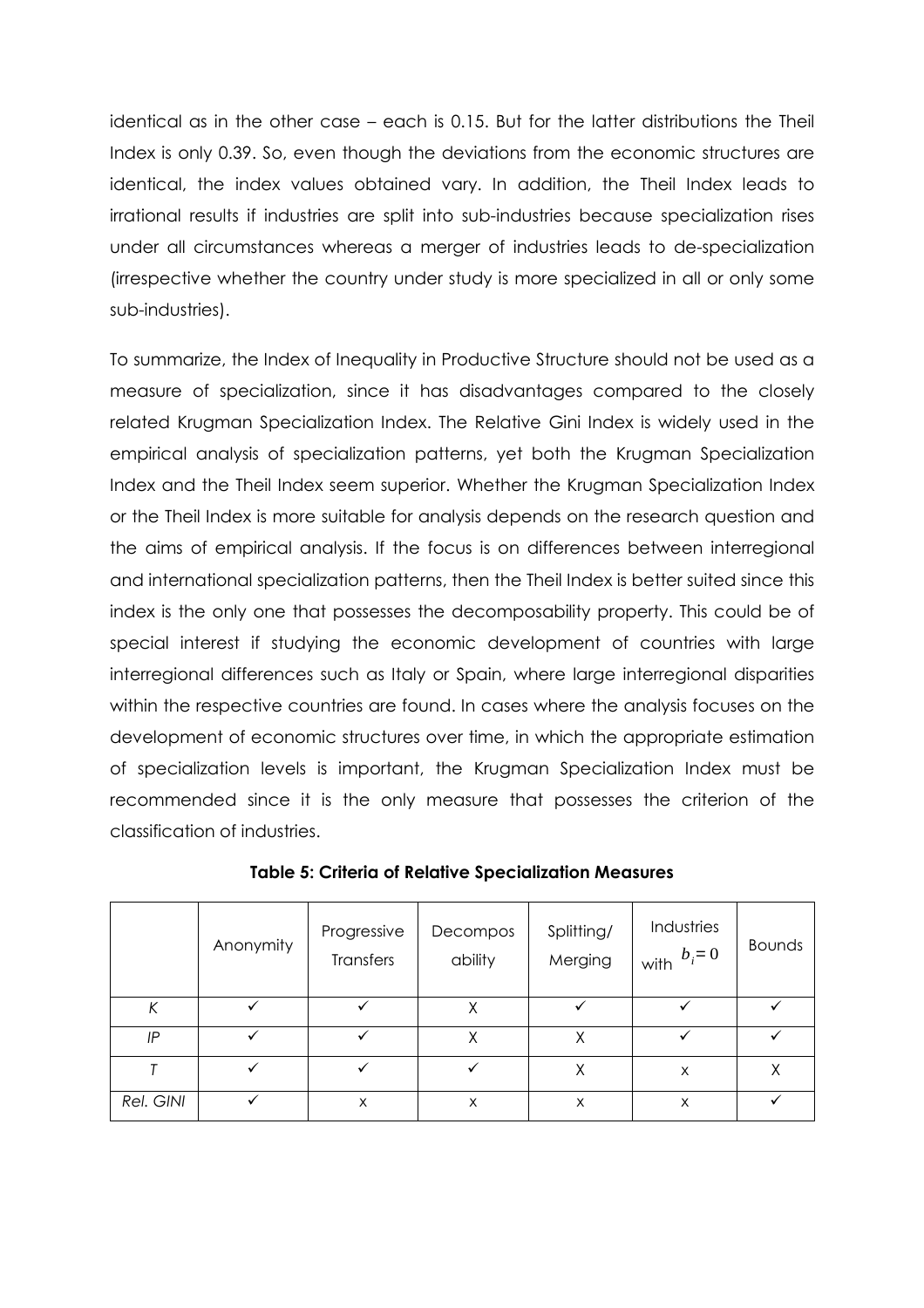#### Sensitivity Analysis: Specialization of European Countries

#### Data and Variables

In the following section we present a specialization ranking of 24 European countries in the year 2005 in order to illustrate that the indices described above produce quite different results, according to their characteristics. We use employment data from the KLEMS data base (see Timmer et al. 2007), which provides data collected from the national accounts of the EU countries. We include 51 industries, covering the agricultural, manufacturing and service sectors. The variable we use is annual employment in full-time equivalents, a common measure for industry structure. Similarly, we could focus on e.g. value added - a variable which is less prone to productivity biases, but might be susceptible to measurement errors and exchange rate biases. But as our focus is the measurement methods rather than the specialization itself, the choice of variables is of minor importance. However, it should be born in mind that also this choice will influence the results.

Due to the different domains of definition of the indices, the index values cannot be compared directly, but only the rankings obtained by calculating the indices for all countries. In Table 6 and Table 7 we present the rankings of the absolute and relative specialization measures, respectively, with the least specialized countries on the top. For the comparison we apply Spearman correlation coefficients in order to learn about (dis-)similarities of the indices.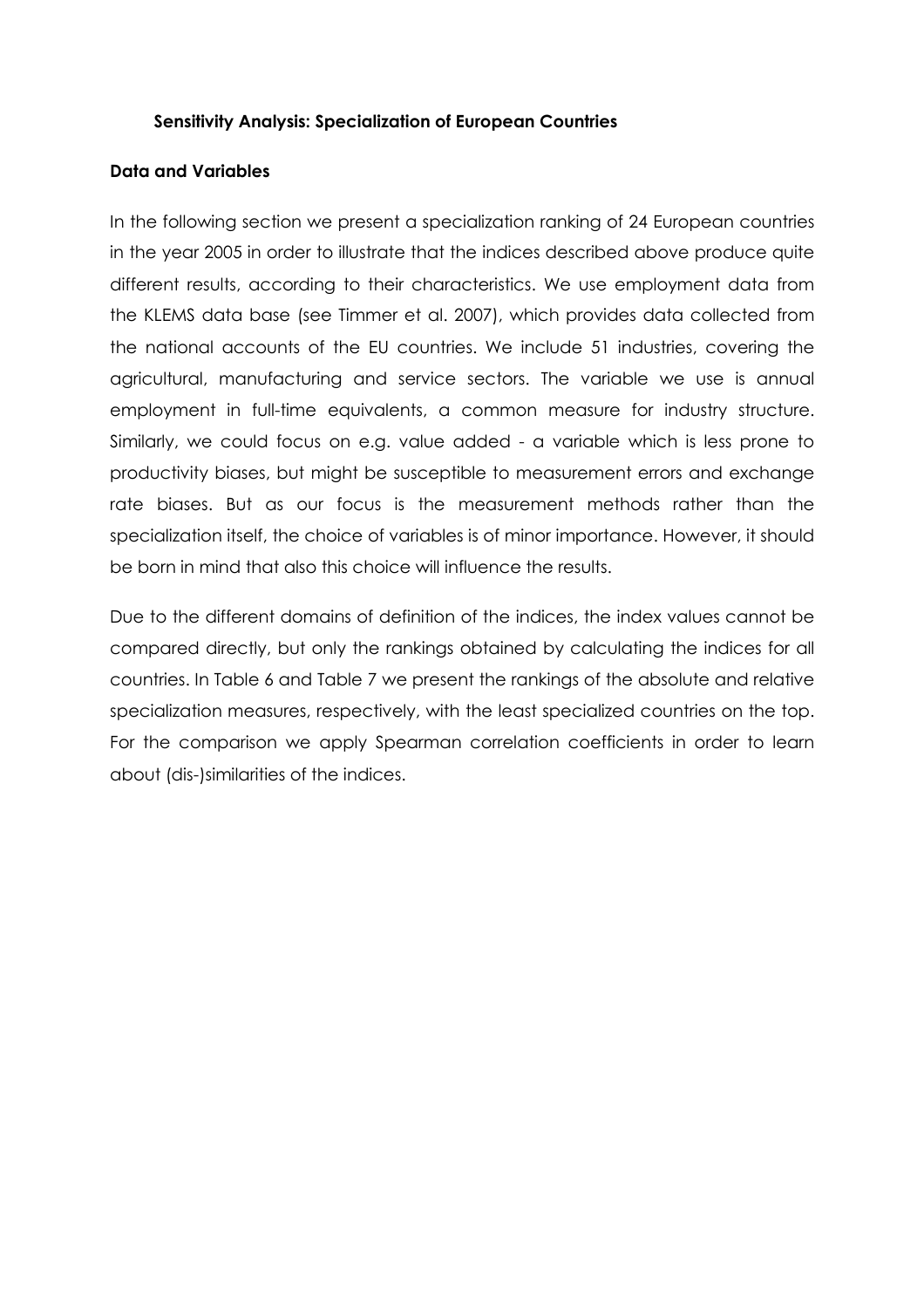| Rank           | Hirschman-<br><b>Herfindahl Index*</b> |       |                        | <b>Shannon Entropy</b> |                        | <b>Diversification</b> | <b>Absolute Gini</b> |
|----------------|----------------------------------------|-------|------------------------|------------------------|------------------------|------------------------|----------------------|
|                |                                        |       | <b>Index</b>           |                        | <b>Index</b>           |                        | Index                |
| 1              | CZ                                     | 0.044 | <b>EST</b>             | 2.583                  | CZ                     | $-0.065$               | CZ 0.471             |
| $\overline{2}$ | <b>EST</b>                             | 0.045 | CZ                     | 2.559                  | SVN                    | $-0.023$               | EST 0.500            |
| 3              | $\mathsf{I}\mathsf{T}$                 | 0.046 | SVN                    | 2.534                  | <b>SVK</b>             | $-0.016$               | IT 0.500             |
| 4              | MLT                                    | 0.047 | MLT                    | 2.527                  | DE                     | $-0.006$               | DE 0.502             |
| 5              | <b>SVK</b>                             | 0.047 | <b>SVK</b>             | 2.526                  | $\mathsf{I}\mathsf{T}$ | 0.006                  | <b>HUN 0.513</b>     |
| 6              | SVN                                    | 0.048 | <b>HUN</b>             | 2.487                  | <b>EST</b>             | 0.010                  | SWE 0.524            |
| 7              | DE                                     | 0.049 | $\mathsf{I}\mathsf{T}$ | 2.485                  | <b>HUN</b>             | 0.013                  | FIN 0.538            |
| 8              | <b>HUN</b>                             | 0.049 | SWE                    | 2.462                  | MLT                    | 0.017                  | AUT 0.540            |
| 9              | <b>AUT</b>                             | 0.051 | DE                     | 2.459                  | SWE                    | 0.059                  | <b>IRL 0.545</b>     |
| 10             | <b>FIN</b>                             | 0.055 | <b>LVA</b>             | 2.453                  | <b>AUT</b>             | 0.068                  | ESP 0.548            |
| 11             | <b>LVA</b>                             | 0.055 | <b>FIN</b>             | 2.420                  | <b>FIN</b>             | 0.076                  | LVA 0.548            |
| 12             | <b>FRA</b>                             | 0.057 | <b>IRL</b>             | 2.411                  | <b>IRL</b>             | 0.096                  | FRA 0.550            |
| 13             | <b>IRL</b>                             | 0.057 | <b>CYP</b>             | 2.390                  | <b>FRA</b>             | 0.105                  | DK 0.553             |
| 14             | SWE                                    | 0.057 | LTU                    | 2.378                  | UK                     | 0.119                  | <b>NLD 0.555</b>     |
| 15             | UK                                     | 0.058 | <b>PRT</b>             | 2.372                  | <b>ESP</b>             | 0.124                  | UK 0.555             |
| 16             | <b>ESP</b>                             | 0.058 | <b>BEL</b>             | 2.368                  | <b>NLD</b>             | 0.129                  | <b>BEL 0.559</b>     |
| 17             | GRC                                    | 0.060 | DK                     | 2.361                  | DK                     | 0.130                  | SVN 0.569            |
| 18             | <b>CYP</b>                             | 0.061 | UK                     | 2.356                  | <b>BEL</b>             | 0.136                  | SVK 0.571            |
| 19             | <b>NLD</b>                             | 0.061 | <b>AUT</b>             | 2.356                  | <b>LVA</b>             | 0.139                  | PRT 0.581            |
| 20             | DK                                     | 0.062 | POL                    | 2.354                  | POL                    | 0.153                  | GRC 0.584            |
| 21             | <b>PRT</b>                             | 0.062 | <b>ESP</b>             | 2.352                  | <b>GRC</b>             | 0.176                  | MLT 0.585            |
| 22             | <b>BEL</b>                             | 0.062 | GRC                    | 2.344                  | <b>PRT</b>             | 0.194                  | LTU 0.593            |
| 23             | LTU                                    | 0.064 | <b>NLD</b>             | 2.337                  | LTU                    | 0.218                  | CYP 0.594            |
| 24             | POL                                    | 0.081 | <b>FRA</b>             | 2.330                  | <b>CYP</b>             | 0.232                  | POL 0.640            |

# Table 6: Country Rankings for Absolute Specialization Indices

\* The ranking is identical for the HHI and the Ogive Index, but with different index values. The Ogive Index therefore is not listed separately. Source: EU KLEMS database, March 2008.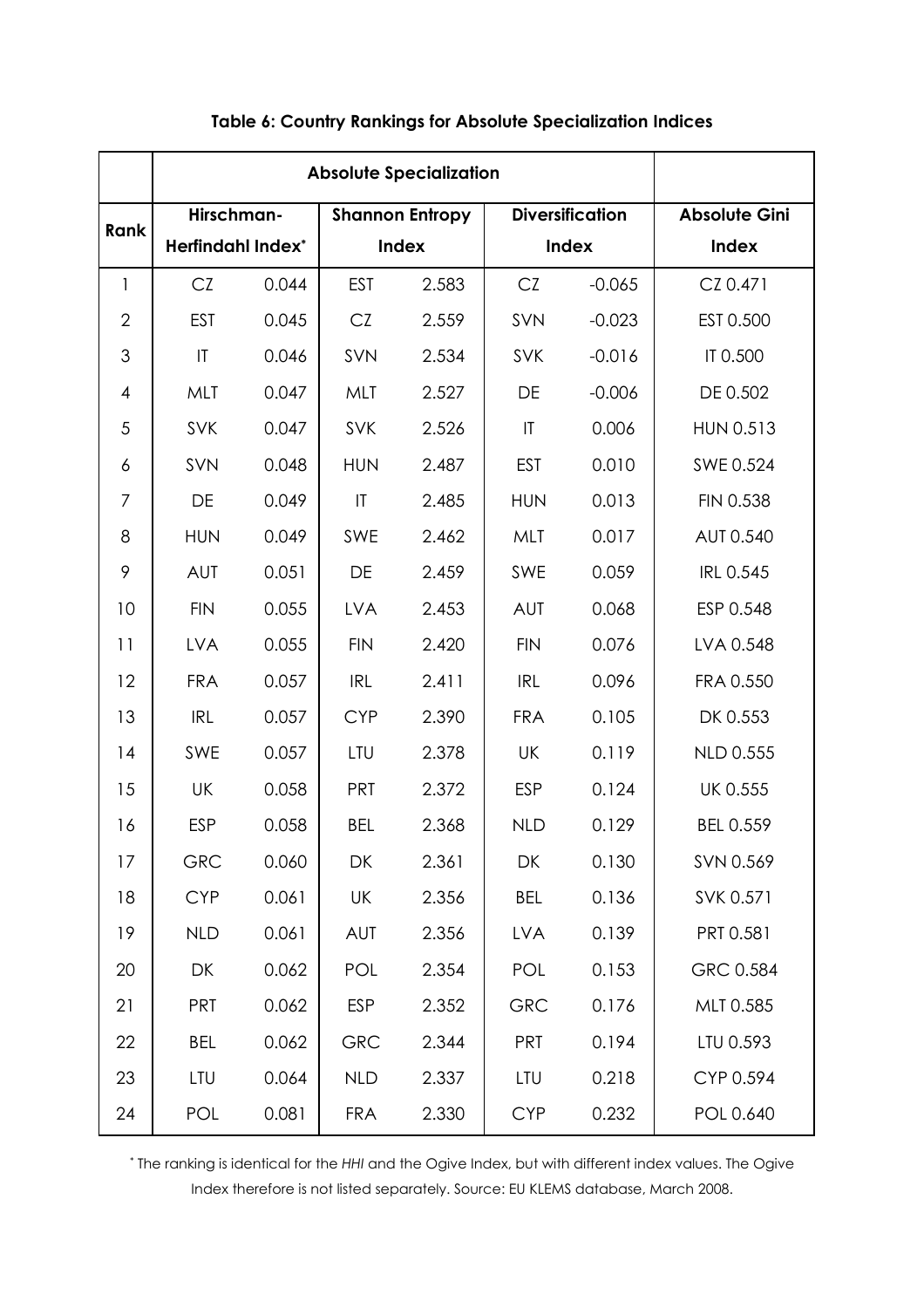|                |                        | Krugman<br><b>Index of Inequality</b> |                        |       |                        |          | <b>Relative Gini</b>   |       |
|----------------|------------------------|---------------------------------------|------------------------|-------|------------------------|----------|------------------------|-------|
| Ran            | Specialization         |                                       | in Productive          |       | <b>Theil Index</b>     |          | Index                  |       |
| k              | <b>Index</b>           |                                       | <b>Structure</b>       |       |                        |          |                        |       |
| 1              | <b>AUT</b>             | 0.148                                 | <b>AUT</b>             | .0011 | <b>ESP</b>             | $-0.049$ | CZ                     | 0.169 |
| $\mathbf{2}$   | <b>FRA</b>             | 0.170                                 | <b>FRA</b>             | .0020 | <b>FRA</b>             | $-0.007$ | DE                     | 0.181 |
| 3              | DE                     | 0.212                                 | DE                     | .0025 | <b>AUT</b>             | $-0.002$ | <b>HUN</b>             | 0.207 |
| $\overline{4}$ | UK                     | 0.256                                 | CZ                     | .0038 | <b>BEL</b>             | 0.027    | SVK                    | 0.212 |
| 5              | <b>ESP</b>             | 0.257                                 | $\mathsf{I}\mathsf{T}$ | .0039 | UK                     | 0.044    | $\mathsf{I}\mathsf{T}$ | 0.224 |
| 6              | <b>NLD</b>             | 0.260                                 | <b>UK</b>              | .0047 | <b>NLD</b>             | 0.103    | SVN                    | 0.242 |
| 7              | $\mathsf{I}\mathsf{T}$ | 0.262                                 | <b>NLD</b>             | .0047 | DE                     | 0.104    | <b>FRA</b>             | 0.246 |
| 8              | <b>FIN</b>             | 0.299                                 | <b>HUN</b>             | .0047 | POL                    | 0.207    | <b>AUT</b>             | 0.271 |
| 9              | CZ                     | 0.299                                 | <b>SVK</b>             | .0049 | <b>PRT</b>             | 0.236    | <b>SWE</b>             | 0.278 |
| 10             | <b>HUN</b>             | 0.301                                 | <b>FIN</b>             | .0054 | $\mathsf{I}\mathsf{T}$ | 0.238    | <b>NLD</b>             | 0.281 |
| 11             | DK                     | 0.316                                 | MLT                    | .0057 | DK                     | 0.259    | <b>ESP</b>             | 0.282 |
| 12             | <b>IRL</b>             | 0.324                                 | <b>ESP</b>             | .0059 | <b>LVA</b>             | 0.276    | UK                     | 0.283 |
| 13             | SVK                    | 0.329                                 | <b>IRL</b>             | .0060 | SVN                    | 0.288    | MLT                    | 0.290 |
| 14             | SVN                    | 0.343                                 | SVN                    | .0069 | <b>HUN</b>             | 0.299    | <b>IRL</b>             | 0.305 |
| 15             | <b>BEL</b>             | 0.345                                 | <b>GRC</b>             | .0075 | <b>FIN</b>             | 0.300    | <b>FIN</b>             | 0.306 |
| 16             | <b>GRC</b>             | 0.345                                 | <b>BEL</b>             | .0083 | SWE                    | 0.305    | <b>BEL</b>             | 0.320 |
| 17             | SWE                    | 0.376                                 | DK                     | .0089 | <b>GRC</b>             | 0.310    | <b>EST</b>             | 0.325 |
| 18             | MLT                    | 0.389                                 | SWE                    | .0098 | CZ                     | 0.315    | POL                    | 0.333 |
| 19             | <b>PRT</b>             | 0.438                                 | <b>PRT</b>             | .0110 | SVK                    | 0.354    | DK                     | 0.344 |
| 20             | <b>LVA</b>             | 0.465                                 | <b>LVA</b>             | .0112 | LTU                    | 0.418    | <b>GRC</b>             | 0.356 |
| 21             | EST                    | 0.469                                 | <b>EST</b>             | .0124 | <b>IRL</b>             | 0.525    | <b>LVA</b>             | 0.426 |
| 22             | POL                    | 0.473                                 | LTU                    | .0175 | <b>EST</b>             | 0.729    | <b>PRT</b>             | 0.441 |
| 23             | LTU                    | 0.516                                 | <b>CYP</b>             | .0177 | MLT                    | 0.729    | LTU                    | 0.468 |
| 24             | <b>CYP</b>             | 0.553                                 | POL                    | .0338 | <b>CYP</b>             | 0.794    | <b>CYP</b>             | 0.514 |

# Table 7: Country Rankings for Relative Specialization Indices

Source: EU KLEMS database, March 2008.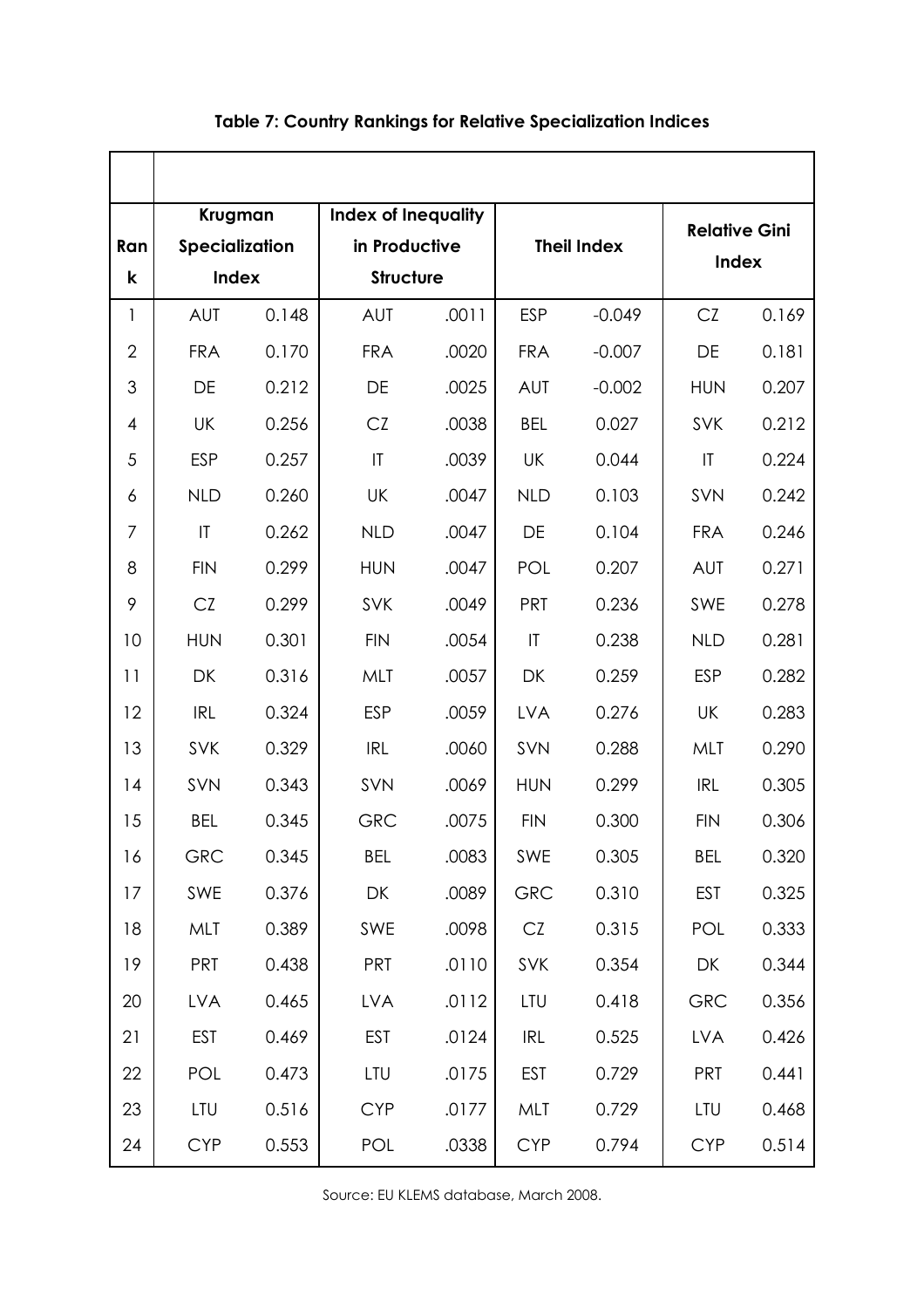#### **Results**

The difference between the absolute the specialization measures and the heterogeneity (relative specialization) indices are visible at first glance (see Table 8). We have argued above that one cannot compare absolute specialization indices with heterogeneity indices, simply because the focus of both concepts is totally different. To give an example: While Estonia is listed in the top positions of the absolute specialization rankings, it is at the end of the rankings in terms of relative specialization, i.e. the measures indicate a low degree of absolute specialization, but a high degree of relative specialization compared to the European average industry structure. The general differences among the two groups of indices become more evident when calculating the correlation coefficients regarding the country specialization ranking. From Table 8 it becomes obvious that absolute indices measure different concepts of specialization than relative indices. It thus comes as no surprise that in several cases the outcome of absolute and relative indices is even negative. It is thus more remarkable that both the Relative Gini Index and the Index of Inequality of Production Structure are highly positively correlated with all absolute specialization index but the Shannon Entropy Index. In this respect it is also quite remarkable, that the absolute and Relative Gini Indices are characterized by a coefficient of 0.587 only. This again emphasizes the different focus of absolute and relative specialization indices, respectively.

|        | HHI     | <b>SEI</b> | DIV    | Abs. G |
|--------|---------|------------|--------|--------|
| K      | .291    | $-.268$    | .432   | .518   |
| ΙP     | .522    | $-.030$    | .595   | .501   |
|        | $-.284$ | -.624      | $-105$ | .110   |
| Rel. G | .664    | .335       | .863   | .587   |

Table 8: Correlation between Absolute and Relative Indices

More interesting are the differences within the two groups. Within the group of absolute specialization measures we identify notable differences in the results (see Table 9): Even though the HHI and SEI are constructed in a similar way and differ from each other mainly by different weighting schemes, they produce rankings which are not more similar than the result produced by the ranking-based Diversification Index. Taking a ranking difference of four or more ranks as a criterion, it is notable that only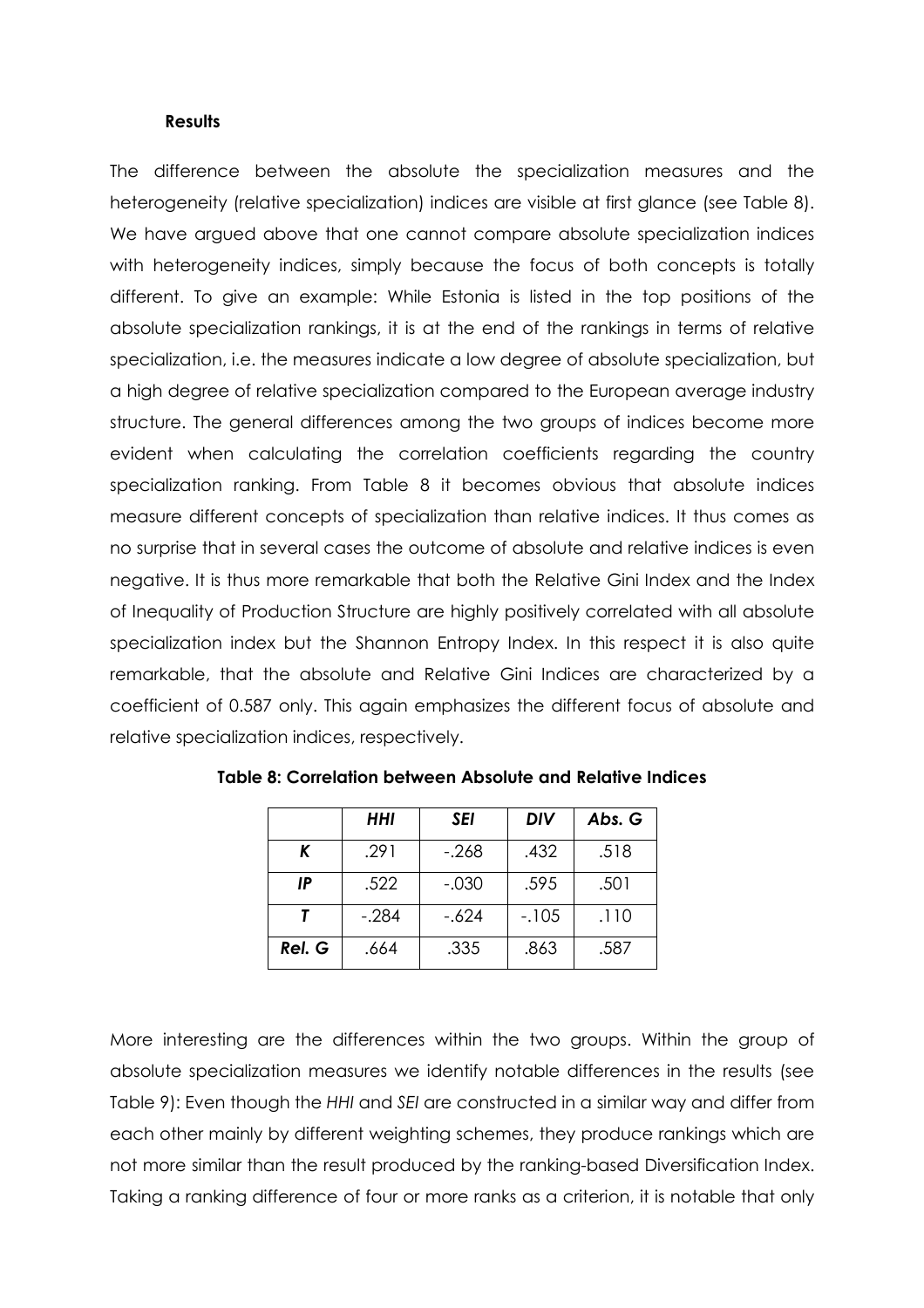about half of the countries are ranked similarly by the three measures. The least congruency is found between the Absolute Gini Index and all other measures – above all with the Shannon Entropy Index.

|            | <b>HHI</b> | SEI   | <b>DIV</b> | Abs. G |
|------------|------------|-------|------------|--------|
| <b>HHI</b> | 1.000      |       |            |        |
| <b>SEI</b> | .741       | 1.000 |            |        |
| <b>DIV</b> | .885       | .691  | 1.000      |        |
| Abs. G     | .619       | .376  | .641       | 1.000  |

Table 9: Correlation between Absolute Measures

Regarding the group of relative specialization measures, the most similar results are given by the Krugman Index and the Index of Inequality in Productive Structure (see Table 10). This is not unexpected as these two indices are very similar to one another. Seven out of 24 countries are placed at the same position in the rankings (while only three countries on average are assigned the same rank by two indices). Interestingly, the best accordance is found at both ends of the ranking, i.e. the ranking of the least and most specialized countries (relative to the EU average) are nearly identical, while in the middle ranks the differences increase.

|        |       | ΙP    |       | Rel. G |
|--------|-------|-------|-------|--------|
| K      | 1.000 |       |       |        |
| IP     | .912  | 1.000 |       |        |
|        | .640  | .414  | 1.000 |        |
| Rel. G | .688  | .805  | .240  | 1.000  |

Table 10: Correlation between Relative Measures

The results attained by the Theil Index in contrast differ strongly from the other rankings (see Table 10). The results of the Relative Gini Index and the Index of Inequality in Production Structure are highly correlated. This could be due to the fact that both give more weight to large deviations than the other Indices.

For illustration purposes we compare the Czech Republic and Malta: Both countries are strongly diversified (i.e. the values for absolute specialization are rather low), but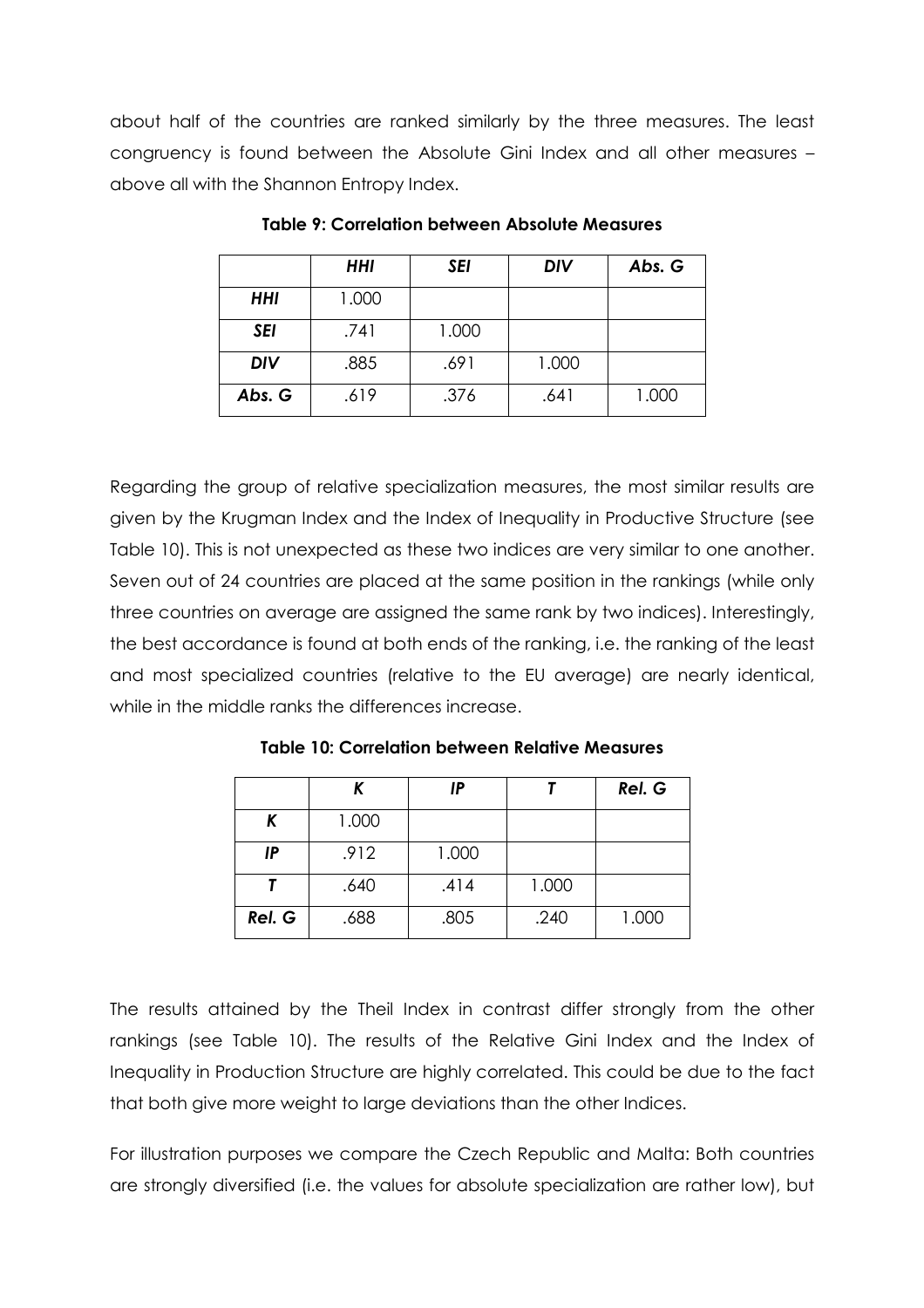while the Czech Republic seems to have an industry structure similar to the EU average, the specialization pattern of Malta evidently differs from the average EU structure. This can be seen from the fact that Malta is ranked lower than Czech Republic in all rankings. Still, there are large differences in the ranks the countries are given by the relative specialization indices: According to the Relative Gini and IP Indices, the Czech Republic is one of the countries which are most similar to the average, and thus in the fore of the rankings, while the Krugman and Theil Indices, which give less weight to large industries, place the country in the middle of the ranking. Regarding the Theil Index, the outstanding result of Poland is worth mentioning. Whereas this country ranks very low in all other indices due to its exposure to the agricultural and food sector, the results give a much higher specialization value if calculated with the Theil Index. This confirms that the Theil Index is indeed giving more weight to one-sector-specialization in comparison to all other indices.

Comparing the correlation coefficients of the comparison within the both index groups (Table 9 and Table 10) with the values in Table 8, it is remarkable that the differences within the groups are partly even larger than between absolute and relative specialization indices – which we have said to be totally different in their concept and focus.

#### **Conclusion**

To summarize, we find that results differ widely according to which measure is used. As expected, results from measures of absolute specialization cannot be compared to indices of relative specialization, since they follow two distinct concepts of specialization. But even within both groups the indices differ from each other due to different construction and weighting schemes. As a result, the rankings do not consistently match. While the Krugman Specialization Index and the Index of Inequality in Productive Structure, which are constructed similarly, are concordant in a large number of cases, all other comparisons show only occasional congruence. Hence, the pictures these rankings draw are somewhat arbitrary.

A general problem of specialization indices is that they are only able to give a very aggregate picture and thus convey only a limited understanding of the development of the economic structure of a country, since they give no information about the underlying developments, i.e. in which industries countries are specializing.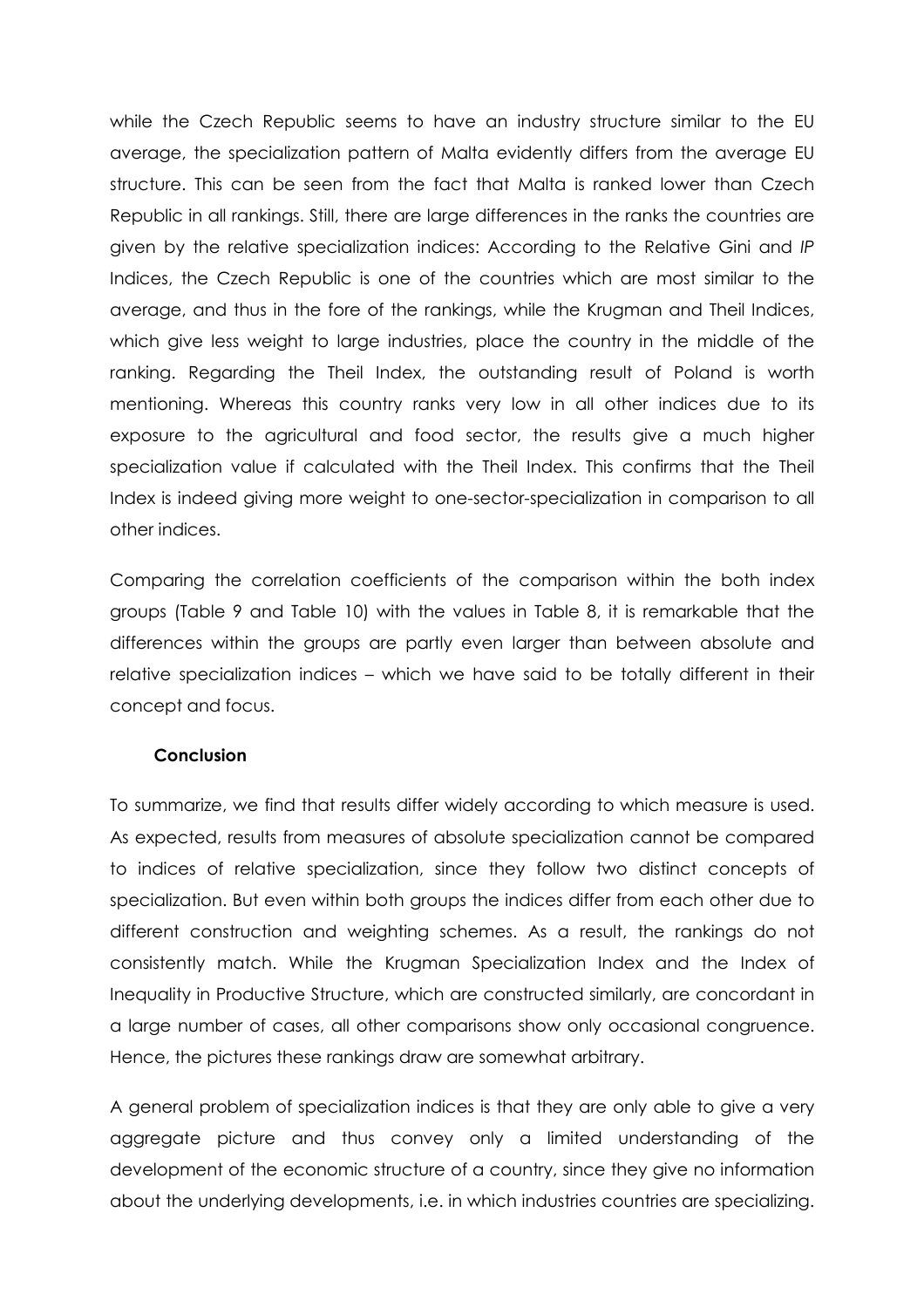None of the presented aggregate indices is able to indicate which industries drive specialization patterns in a country.

Moreover, all indices presented above focus on the distribution of employment across industries only and do not to account for inter-industry linkages. Due to the quite limited availability of consistent input-output data over a long time horizon, the application of more sophisticated measures of specialization is hard to accomplish in empirical studies.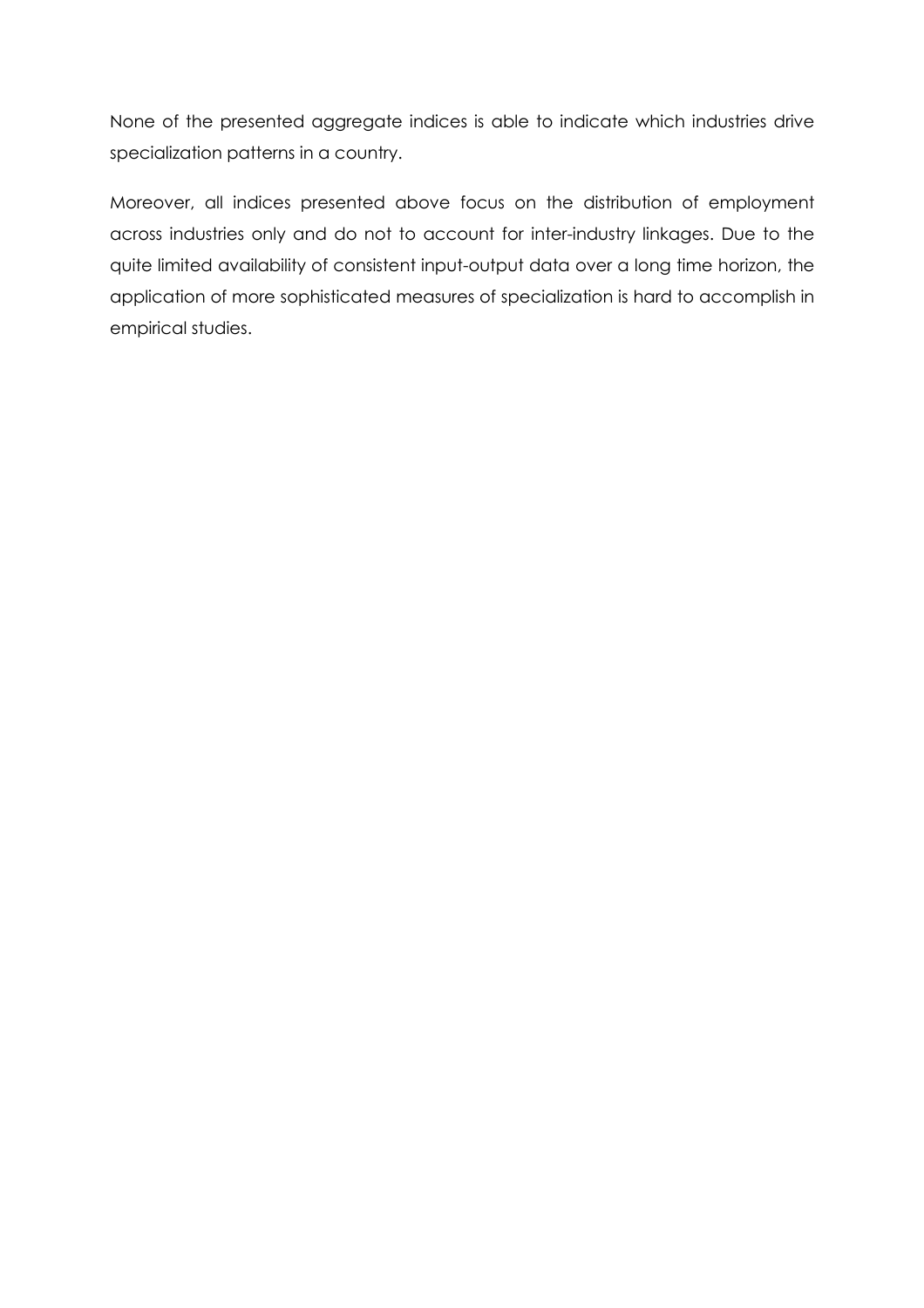#### **Literature**

Acar, W. and K. Sankaran (1999), The Myth of the Unique Decomposability: Specializing the Herfindahl and Entropy Measures? in: Strategic Management Journal, Vol. 20, 969-975.

Aiginger, K. and St. Davies (2004), Industrial specialization and geographic concentration: two sides of the same coin? Not for the European Union, in: Journal of Applied Economics, vol. 12, 231-248.

Aiginger, K. and W. Leitner (2002), Regional Concentration in the United States and Europe: Who Follows Whom? in: Weltwirtschaftliches Archiv, vol. 138, 652-679.

Aiginger, K. and M. Pfaffermayr (2004), The Single Market and Geographic Concentration in Europe, in: Review of International Economics, vol. 12, 1-11.

Amiti, M. (1998), New Trade Theories and Industrial Location in the EU: A Survey of Evidence, in: Oxford Economic Review, vol. 14, 45-53.

Amiti, M. (1999), Specialisation Patterns in Europe, in: Review of World Economics, vol. 573-593.

Atkinson, A.B. (1970), On the Measurement of Inequality, in: Journal of Economic Theory, vol. 2, 244-263.

Attaran, M. and M. Zwick (1987), Entropy and Other Measures of Industrial Diversification, in: Quarterly Journal of Business and Economics, vol. 26, 17-35.

Bahl, R.W.; Firestine, R. and D. Phares (1971), Industrial Diversity in Urban Areas: Alternative Measures and Intermetropolitan Comparisons, in: Economic Geography, vol. 47, 414-425.

Beine, M. and S. Coulombe (2007), Economic integration and the diversification of regional exports: evidence from the Canadian-U.S. Free Trade Agreement, in: Journal of Economic Geography, vol. 7, 93-111.

Bourguignon, F. (1979), Decomposable income inequality measures, in: Econometrica, vol. 47, 901-920.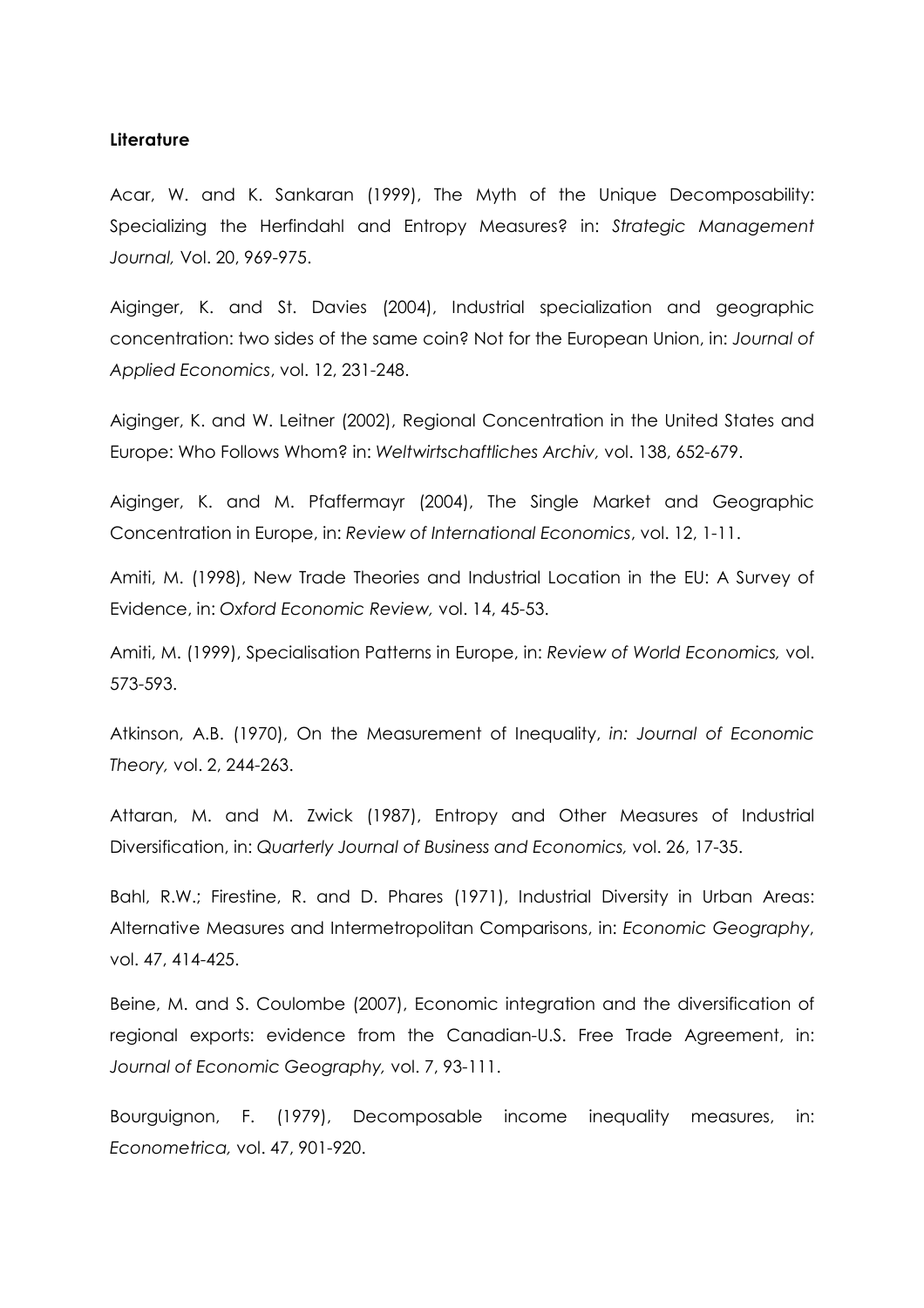Brown, D.J. and J. Pheasant (1985), A Sharpe Portfolio Approach to Regional Economic Analysis, in: Journal of Regional Science, vol. 25, 51-63.

Brülhart, M. (2001a), Growing alike or growing apart? Industrial specialisation of EU Countries, in: C. Wyplosz (ed.), The Impact of EMU on Europe and the Developing Countries, Oxford University Press.

Brülhart, M. and J. Torstensson (2007), Regional Integration, Scale Economies and Industry Location in the European Union, in: Jovanovic, M.N. (ed.), Economic Integration and Spatial Location of Firms and Industries, Vol. I, Cheltenham.

Brülhart, M. and R. Traeger (2005), An account of geographic concentration patterns in Europe, in: Regional Science and Urban Economics, vol. 35, 597-624.

Chisholm, M. (1968), Rural Settlement and Land Use. An Essay in Location, Chicago.

Chisholm, M. and J. Oeppen (1973), The Changing Pattern of Employment. Regional Specialisation and Industrial Location in Britain, London.

Combes, P.-P. and H.G. Overman (2004), The spatial distribution of economic activities in the European Union, in: Henderson, J.V. and J.F. Thisse (eds), Handbook of Regional and Urban Economics, ed. 1, vol. 4, chapter 64, 2845-2909, North Holland.

Conkling, E.C. (1963), South Wales: A Case Study in Industrial Diversification, in: Economic Geography, vol. 39, 258-272.

Conroy, M.E. (1975b), The concept and measurement of regional industrial diversification, in: Southern Economic Journal, vol. 41, 492-505.

Cowell, F. A. (1980), On the structure of additive inequality measures, in: Review of Economic Studies, vol. 47, 521.31.

Cowell, F.A. (1995), Measuring Inequality, London.

Cowell, F. A. (2000). Measurement of inequality. in Atkinson, A.B. and F. Bourguignon (eds.), Handbook of Income Distribution, 87-166, Amsterdam:.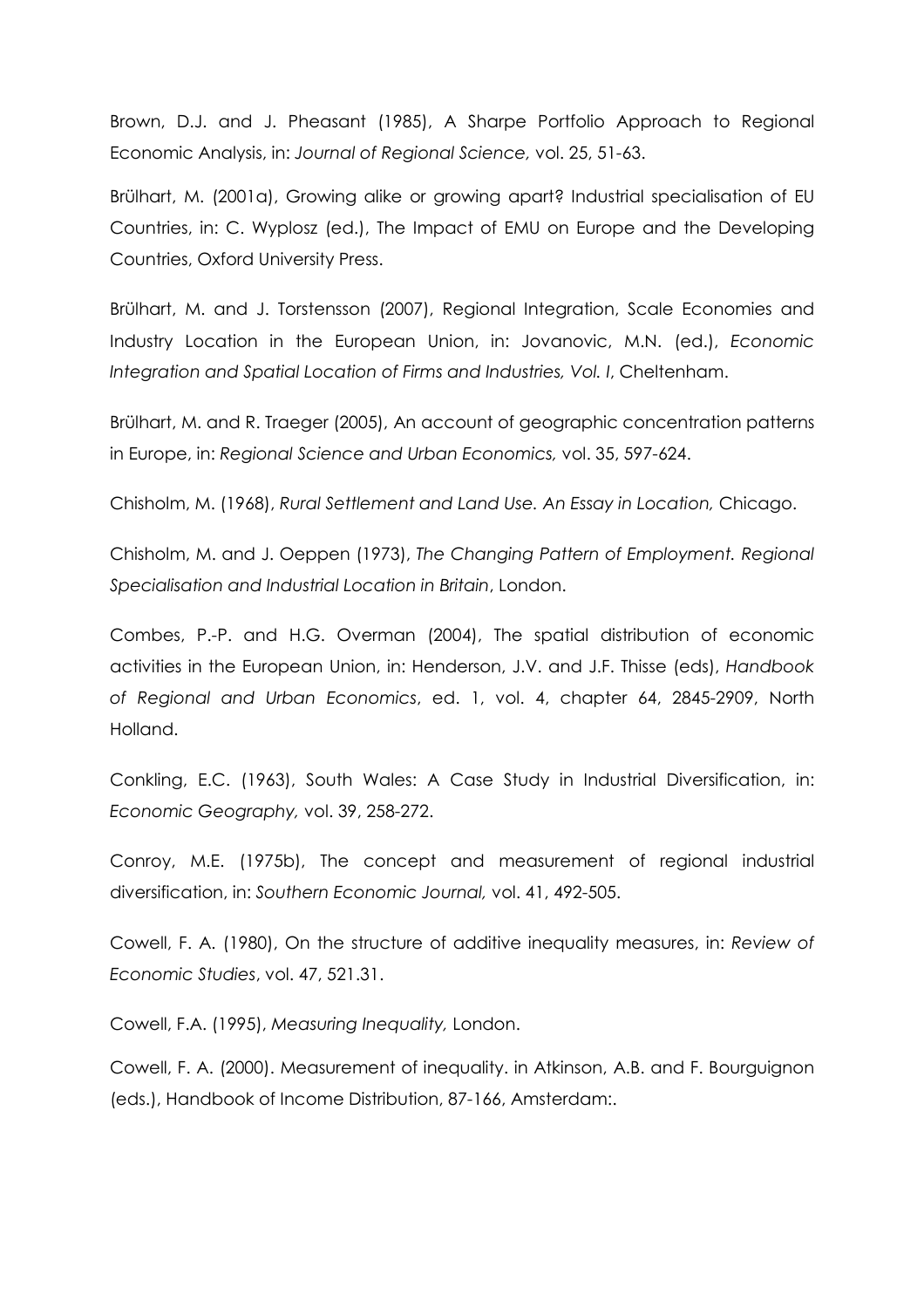Cuadrado-Roura, J.R.; Garcia-Greciano, B. and J.L. Raymond (1999), Regional Convergence in Productivity and Productive Structure: The Spanish Case, in: International Regional Science Review, vol. 22, 35-53.

Dagum, C. (1997), A New Approach to the Decomposition of the Gini Income Inequality Ration, in: Empirical Economics, vol. 22, 515-531.

Dalton, H. (1920), The Measurement of Inequality of Incomes, in: The Economic Journal, vol. 30, 348-361.

Davis, D.R. (1998), The Home Market, Trade, and Industrial Structure, in: American Economic Review, vol. 88, 1264-1276.

Devereux, M.P.; Griffith, R. and H. Simspon (2004), The geographic distribution of production activity in the UK, in: Regional Science and Urban Economics, vol. 34, 533- 564.

Duro Moreno, J.A. (2001), Cross-country inequalities in aggregate welfare: some evidence, in: Applied Economic Letters, vol. 8, 403-406.

Ellison, G. and Glaeser, E. (1997), Geographic Concentration in US Manufacturing Industry: a Dartboard Approach, in: Journal of Political Economy, vol. 105, 889-927.

Ezcurra, R. and P. Pascual (2007), Spatial Disparities in Productivity in Central and Eastern Europe, in: Eastern European Economics, vol. 45, 5-32.

Florence, P.S. (1948), Investment, Location, and Size of Plant, Cambridge.

Gini, C. (1912). Variabilità e mutabilità, Reprinted in: Pizetti, E. and T. Salveini (eds.) Memorie di metodologica statistica, 1955, Rome.

Gini, C. (1921), Measurement of Inequality of Incomes, in: The Economic Journal, vol. 31, 124 -126.

Gratton, C. (1979), Industrial Diversification in New Towns, in: Urban Studies, vol. 16, 157-164.

Haaland, J.I.; Kind, H.J.; Midelfart-Knarvik, K.H. and J. Torstensson (1999), What determines the economic geography of Europe, CEPR Discussion Paper, No. 2072.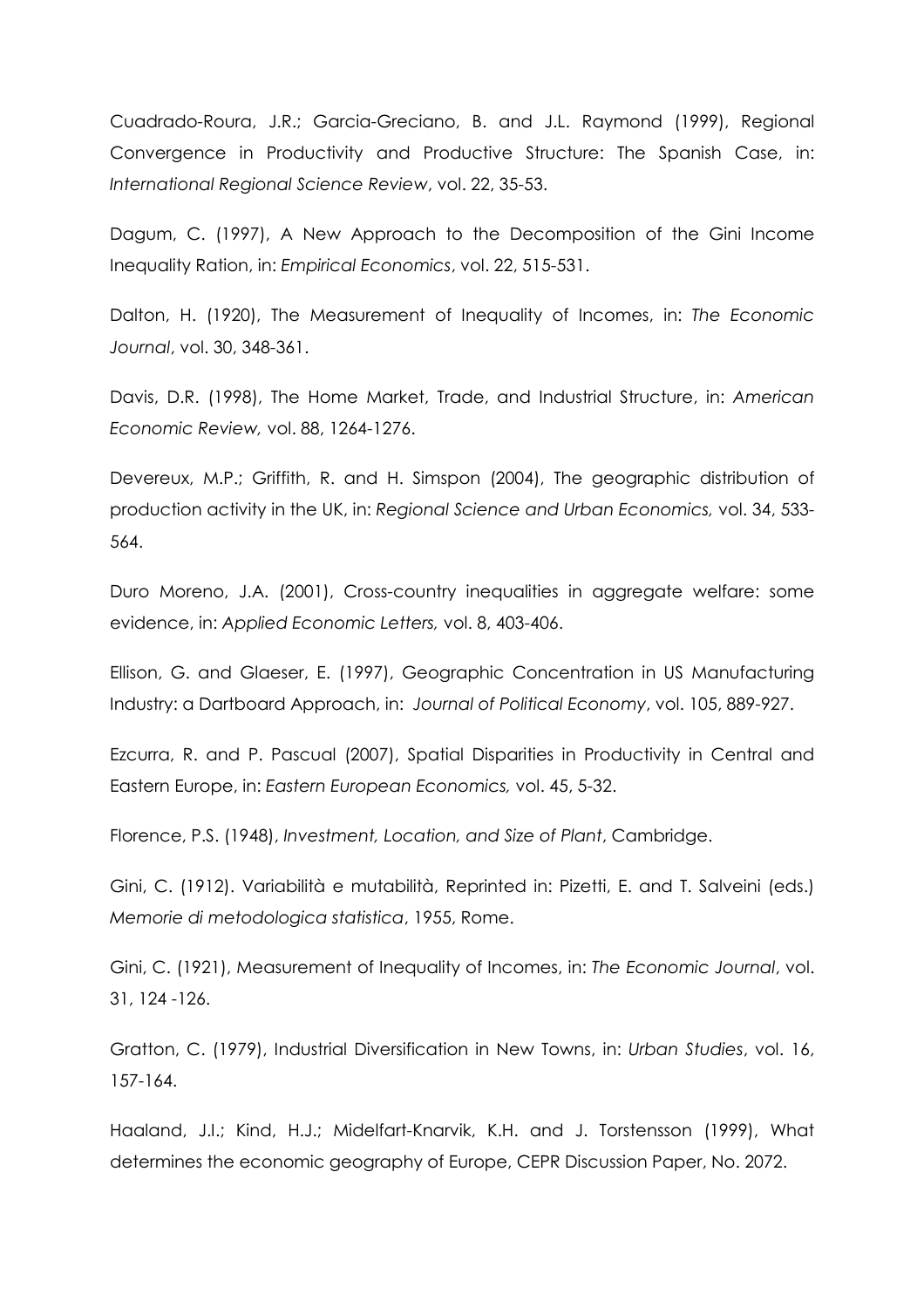Hackbart, M.W. and D.A. Anderson (1975), On Measuring Economic Diversification, in: Land Economics, vol. 51, 374-378.

Hall, M. and N. Tideman (1967), Measures of Concentration, in: Journal of the American Statistical Association, vol. 62, 162-168.

Hannah, L.and Kay, J. A. (1977), Concentration in Modern Industry. Theory, Measurement and the UK Experience, London.

Herfindahl, O. C. (1950). Concentration in the Steel Industry. Ph. D. thesis, Columbia University.

Hirschman, A.O. (1964), The Paternity of an Index, in: The American Economic Review, vol. 54, 761-762.

Hoover, E.M. (1936), The Measurement of Industrial Localization, in: The Review of Economics and Statistics, vol. 18, 162-171

Jackson, R.W. (1984), An evaluation of alternative measures of regional diversification, in: Regional Studies, vol. 18, 103-112.

Keeble, D.E. and D.P. Hauser (1971), Spatial analysis of manufacturing growth in outer South-East England 1960-1967, in: Regional Studies, vol. 5, 229-262.

Kim, S. (1995), Expansion of markets and the geographic distribution of economic activities: the trends in US regional manufacturing structure 1860-1987, in: Quarterly Journal of Economics, vol. 10, 881-908.

Kolm, S.C. (1969), The optimal production of social justice, in Margolis, J. and H. Guitton (eds.), Public Economics, 145-200. London.

Krugman, P. (1991a), Geography and Trade, MIT Press.

Krugman, P. (1991b), Increasing returns and economic geography, in: Journal of Political Economy, vol. 99, 183-199.

Landesmann, M. (2000), Structural change in the Transition Economies 1989-1999, in: Economic Survey of Europe, vol. 2, 95-123.

Longhi, S.; Nijkamp, P and I Traistaru (2004), Economic Integration and Regional Structural Change in a Wider Europe: Evidence from New EU and Accession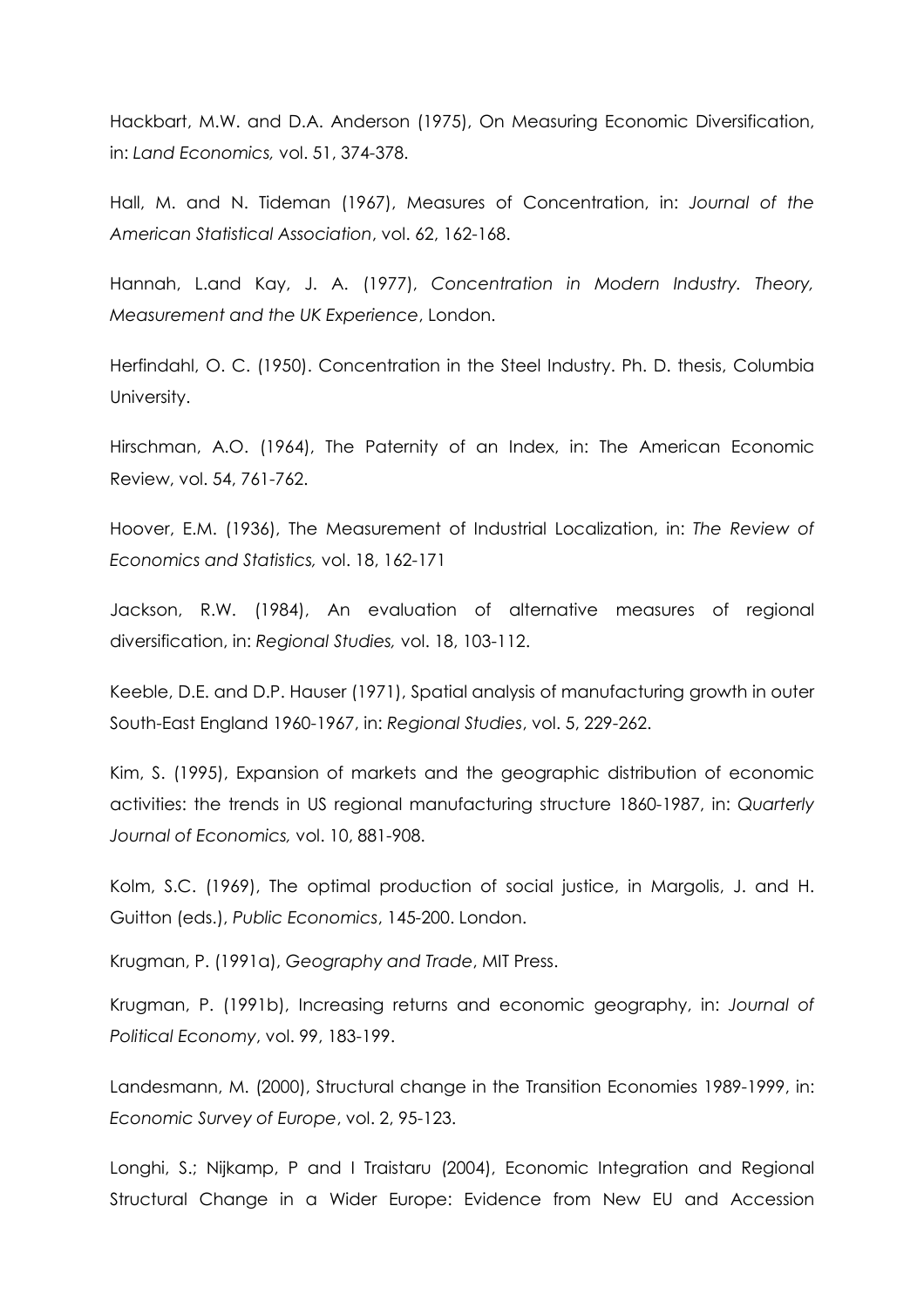Countries, in: Journal for Institutional Innovation, Development & Transition, vol. 8, 48- 55.

Maasoumi, E. (1993), A compendium to information theory in economics and econometrics, in: Econometric reviews, vol. 12, 137-181.

Maurel, F. and Sédillot, B. (1999), A measure of the geographic concentration in French manufacturing industries, in: Regional Science and Urban Economics, vol. 29, 575-604.

Midelfart-Knarvik, K., Overman, H.G.; Redding, S.J. and A.J. Venables (2000), The Location of European industry, in: European Commission (eds.), European integration and the functioning of product market, Brussels, 213-270.

Palan, N. and C. Schmiedeberg (2010), Structural Convergence of European Countries, in: Structural Change and Economic Dynamics, vol. 21, 85-100.

Percoco, M.; Dall'Erba, S. and G. Hewings (2005), Structural Convergence of the National Economies of Europe, MPRA Paper, No. 1380.

Rodgers, A. (1957), Some aspects of industrial diversification in the United States, in: Economic Geography, vol. 33, 16-30.

Rothschild, M. and J. Stiglitz (1970), Increasing Risk I, in: Journal of Economic Theory, vol. 2, 225-243.

Sapir, A. (1996), The Effects of Europe's Internal Market Program on Production and Trade: A First Assessment, in: Weltwirtschaftliches Archiv, vol. 132, 457-475.

Scherer, F.M. (1990), Industrial market structure and economic performance, 3<sup>rd</sup> ed., Boston.

Sen, A. (1973), On Economic Inequality, New York.

Shannon, C. E. (1948), A mathematical theory of communication, in: The Bell System Technical Journal, vol. 27, 379-423, 623-656.

Shorrocks, A.F. (1980), The class of additively decomposable inequality measures, in: Econometrica, vol. 48, 613-625.